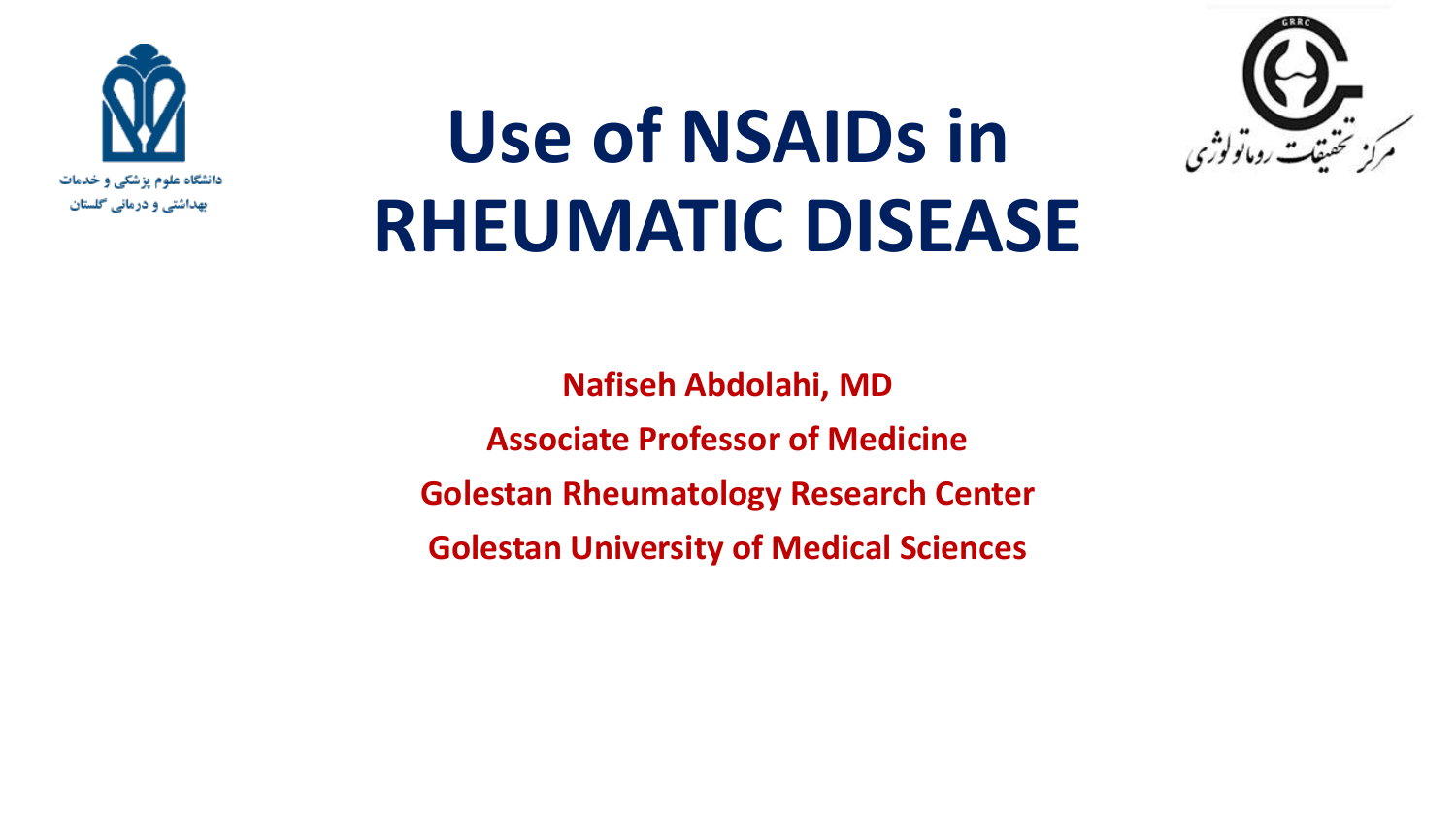

# **Rheum Diseases You Will Encounter**



- • **Osteoarthritis**
- **Rheumatoid Arthritis**
- **Seronegative spondyloarthropathy**
- **Crystal-induced arthritis**
- **Systemic lupus erythematosus**
- **Vasculitis**
- **– Scleroderma, Inflammatory Myopathy**

• **…..**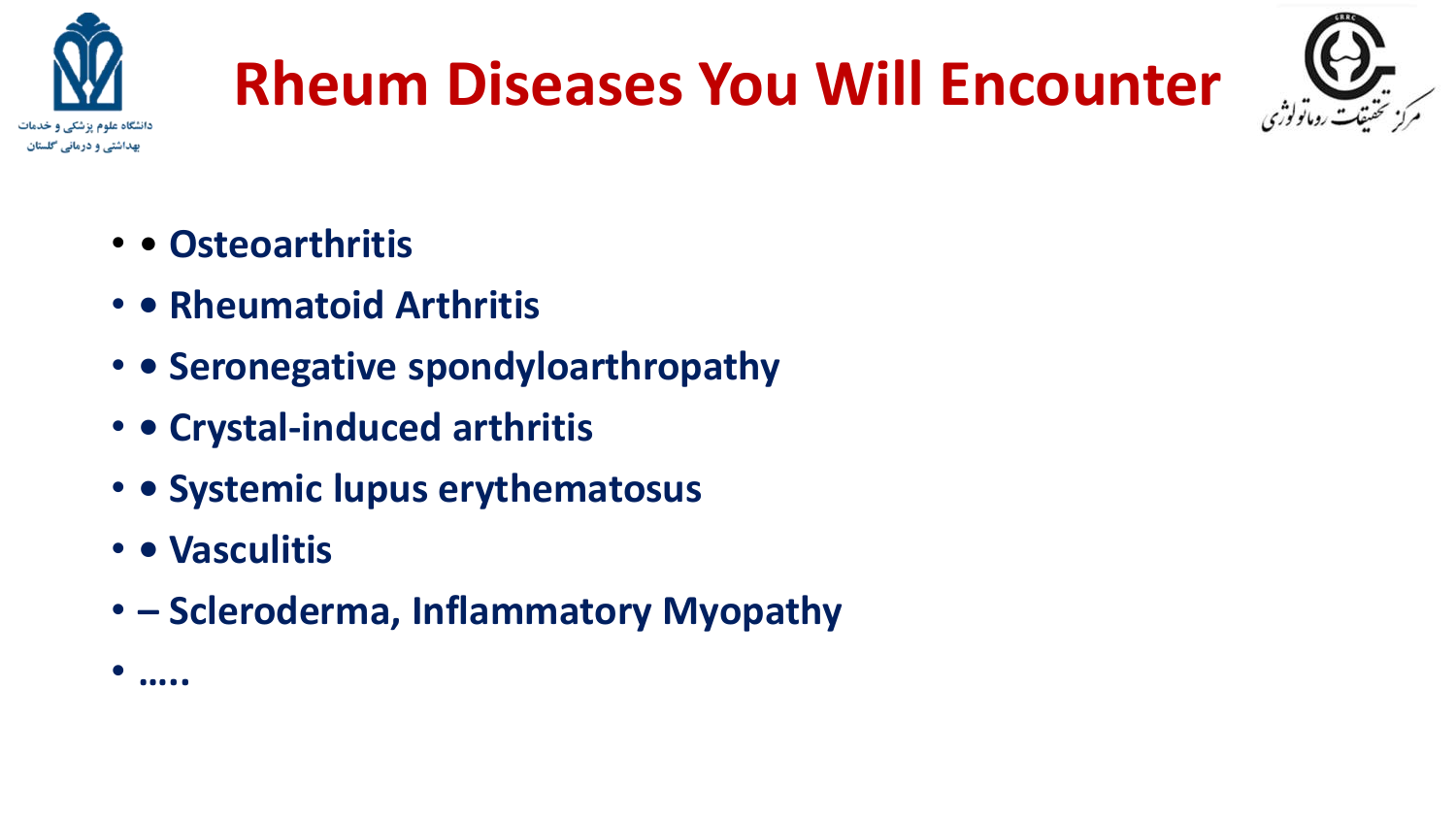

# N on S teroidal A nti I Inflammatory D<sub>rug</sub>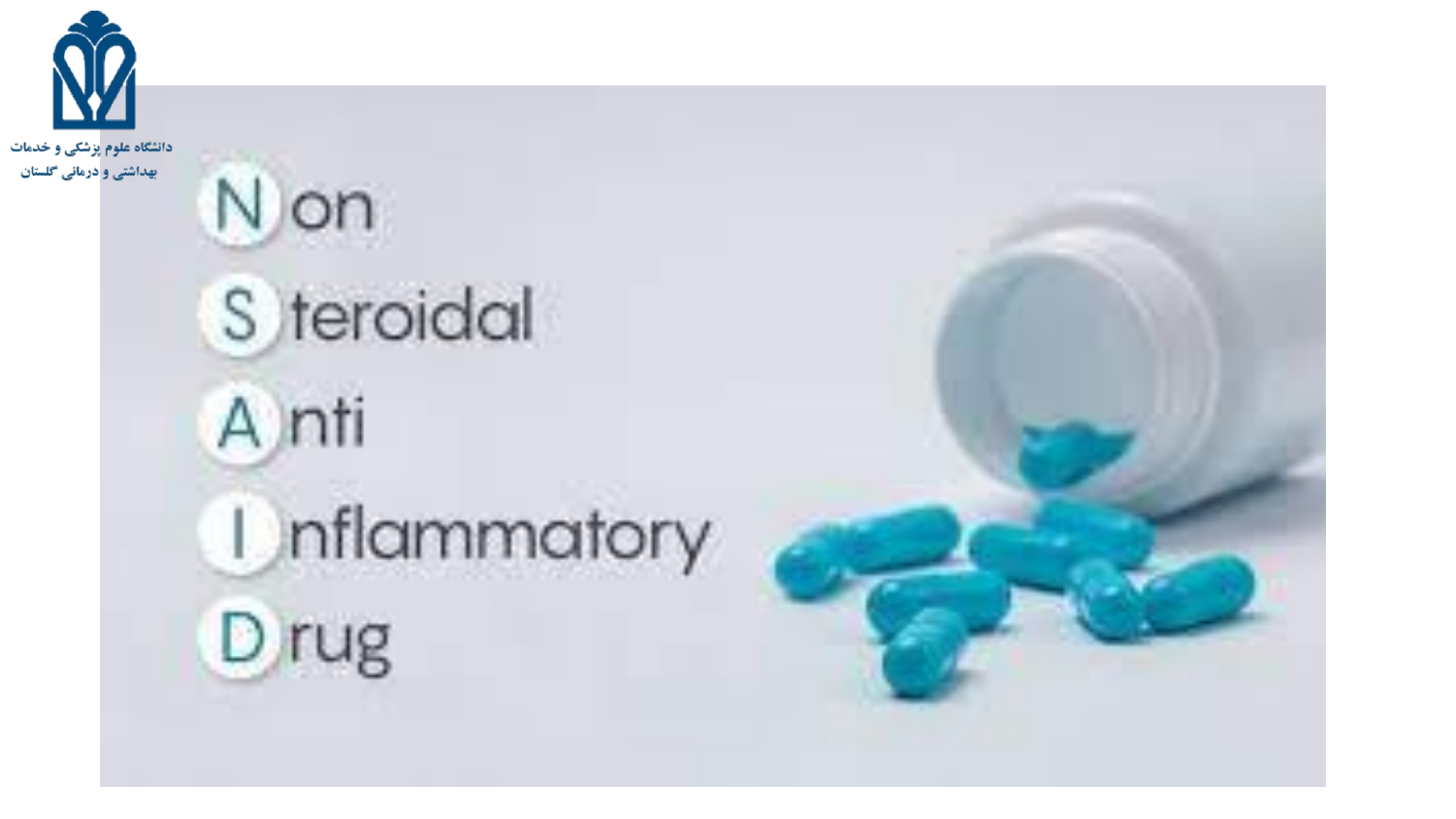|                   | <b>Maximum Recommended Daily</b><br><b>Dose</b> | <b>Usual Dosage (Oral)</b>                                                             |
|-------------------|-------------------------------------------------|----------------------------------------------------------------------------------------|
| <b>Diclofenac</b> | 150 mg                                          | 75 mg 2 times a day or 50 mg 3<br>times a day<br>100 mg once/day sustained-<br>release |
| Ibuprofen         | 3200 mg                                         | 400–800 mg 4 times a day                                                               |
| Indomethacin      | $200$ mg                                        | 25 mg 3 to 4 times a day<br>75 mg 2 times a day sustained-<br>release                  |
| Meloxicam         | $15 \text{ mg}$                                 | 7.5 mg once/day                                                                        |
| Naproxen          | 1500 mg                                         | 250–500 mg 2 times a day                                                               |
| Celecoxib         | 400 mg                                          | 200 mg once/day or 2 times a day                                                       |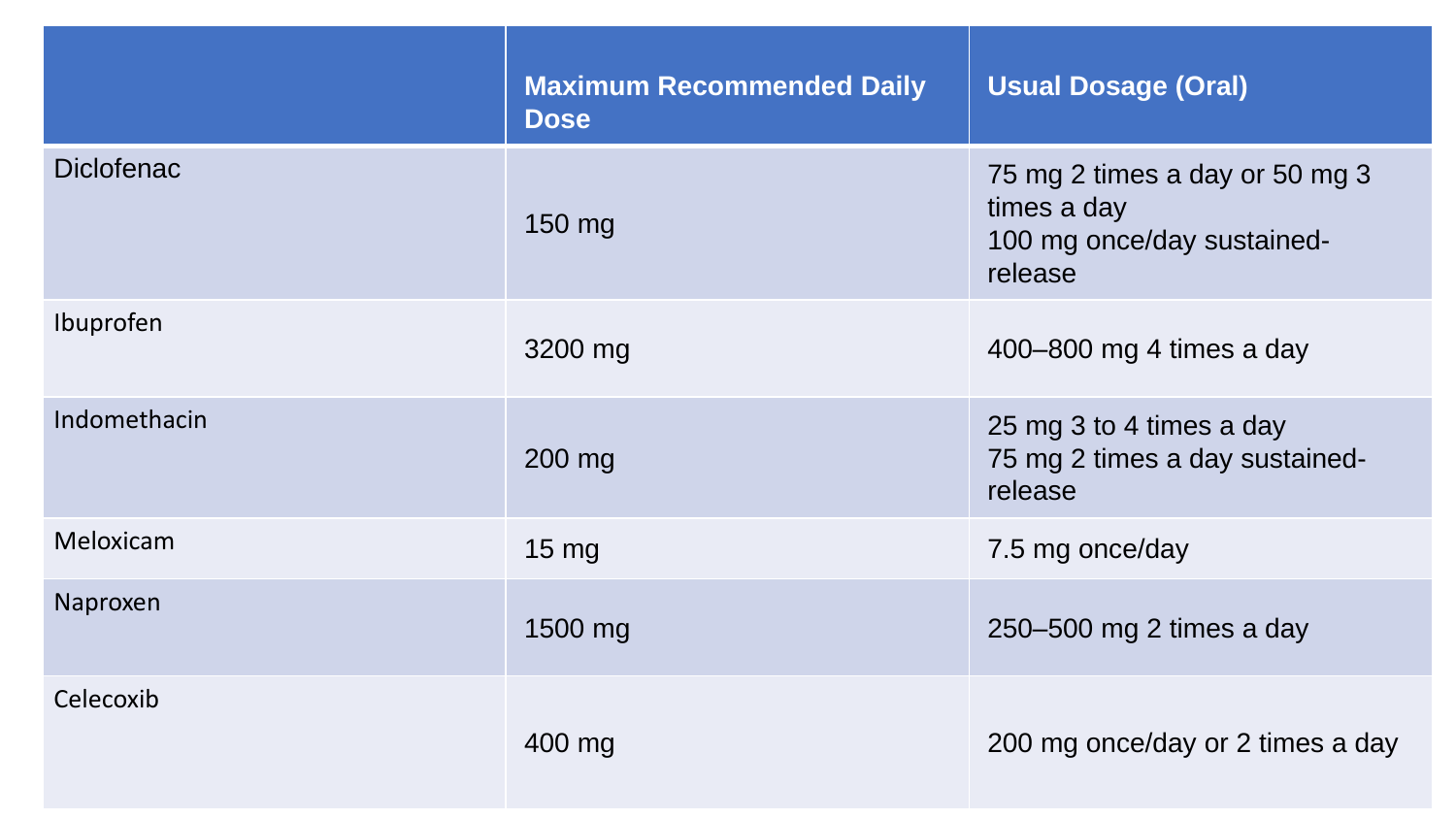Pain Ther (2021) 10:783-808 https://doi.org/10.1007/s40122-021-00260-1



**REVIEW** 

### **Management of Osteoarthritis: Expert Opinion** on NSAIDs

Alberto Magni · Piergiuseppe Agostoni · Cesare Bonezzi ·

Giuseppe Massazza · Paolo Menè · Vincenzo Savarino ·

Diego Fornasari D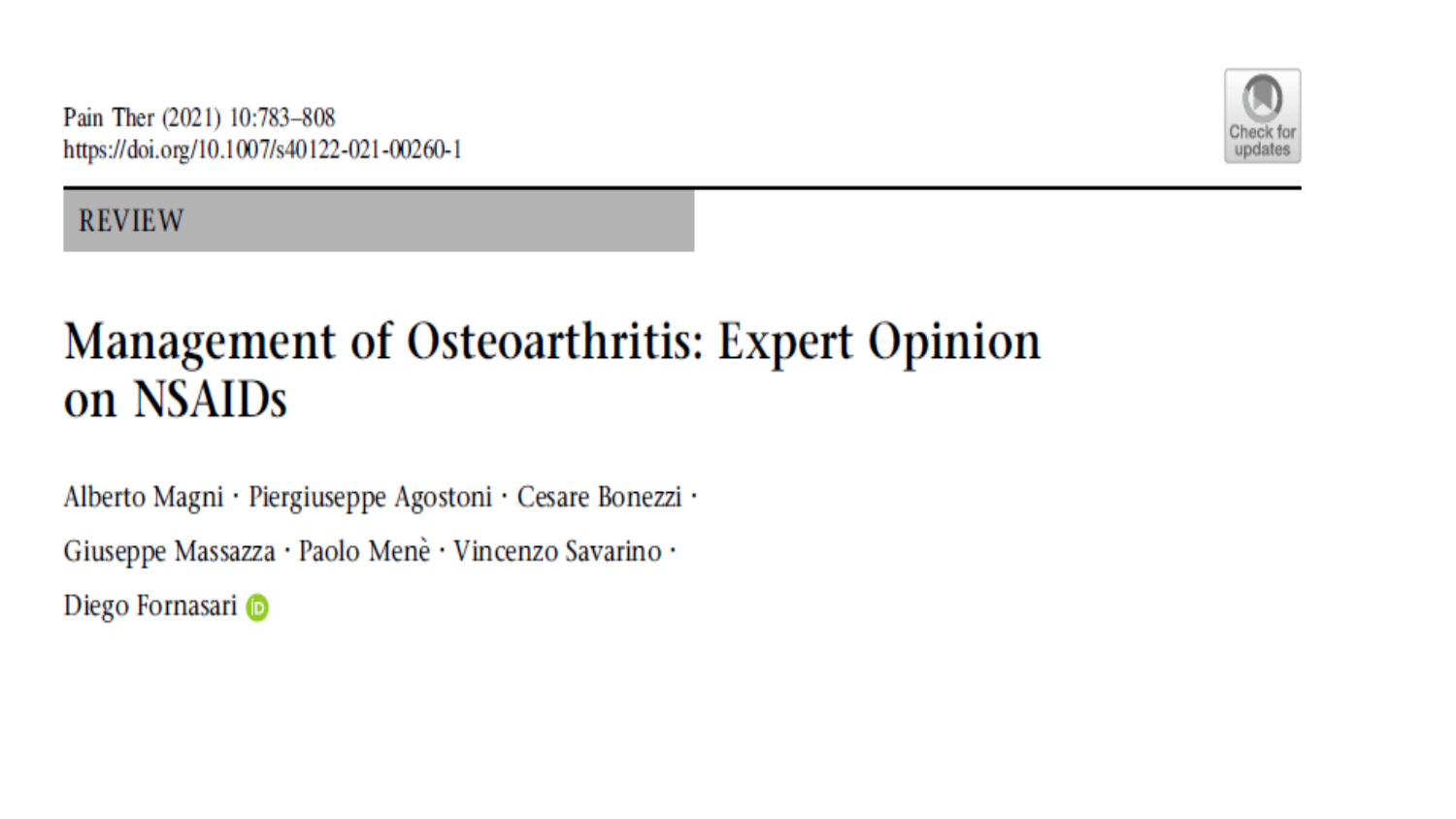



• **Osteoarthritis (OA) is the most frequent form of arthritis worldwide and a leading cause of disability among older adults .** 

- **its prevalence is 24.9% in women and 16% in men and is highest in persons aged > 85 years (63.0% in women and 50.9% in men)**
- • **After hypertension, it is the second most common chronic disease managed by general practitioners (GPs)**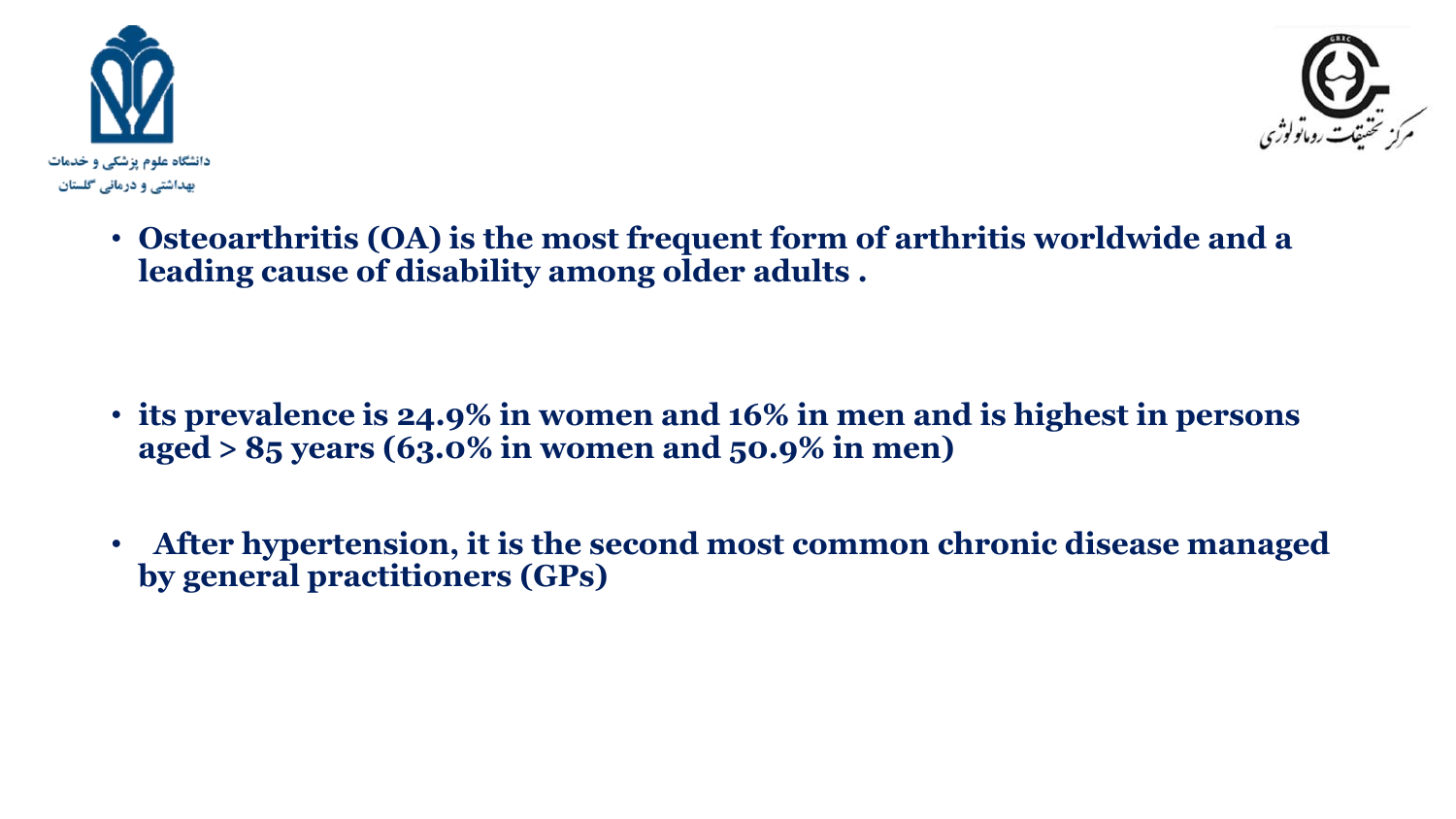



## **Practical Indications**

**1.During the visit, pain must be thoroughly evaluated, considering:** 

- **1. pain origin and duration**
- **2. component (inflammatory or degenerative)**
- **3. NSAID activity (peripheral or central)**
- **2.Consider possible factors that increase the risk of CV, GI and renal AEs.**
- **3.Calculate the CV risk.**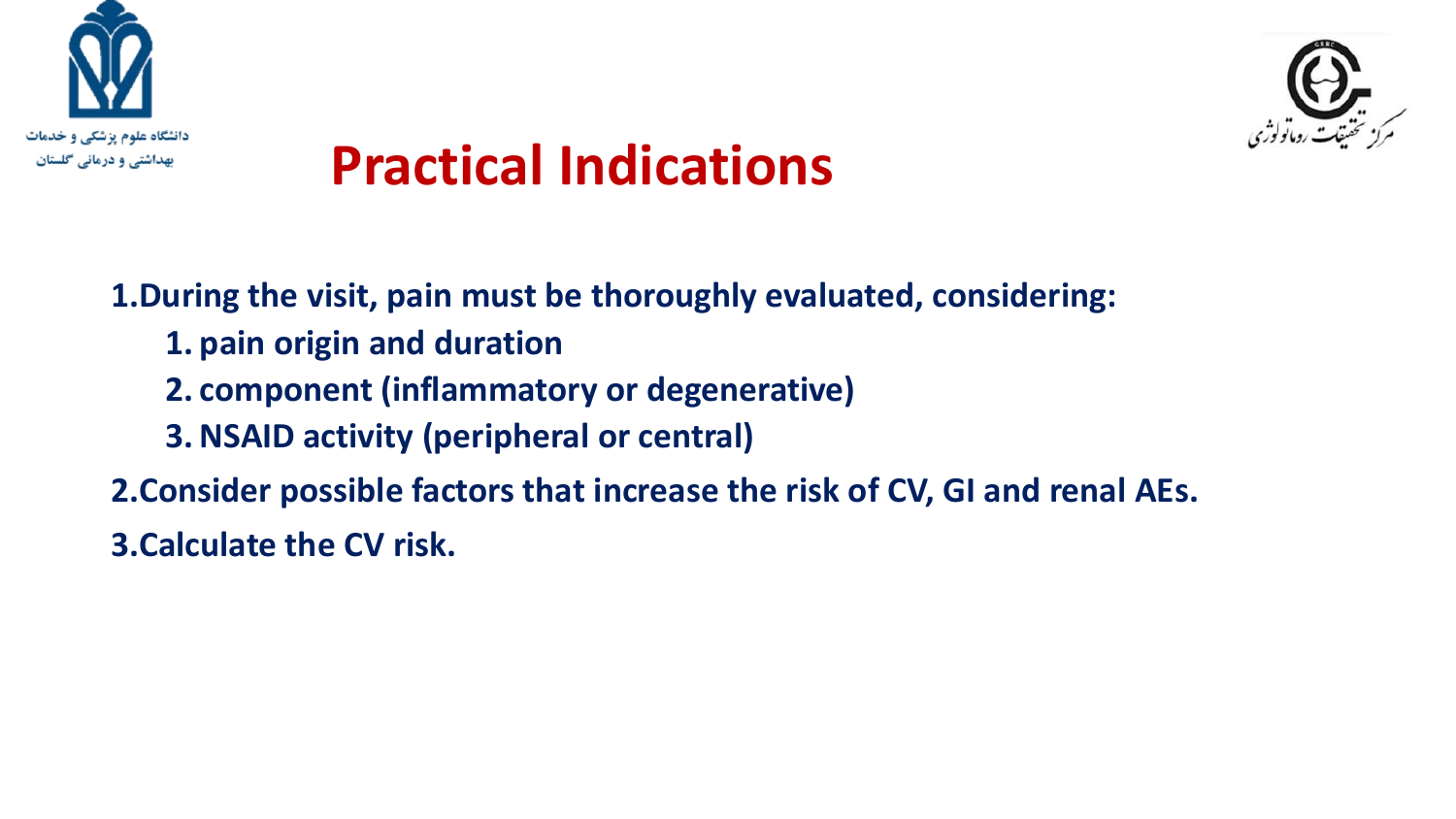



- *COX isoform selectivity and potency*
- *Plasma half***-***life***.**
- *Interference with ASA*
- *Penetration into the synovial liquid*
- *Passage through the blood***–***brain barrier*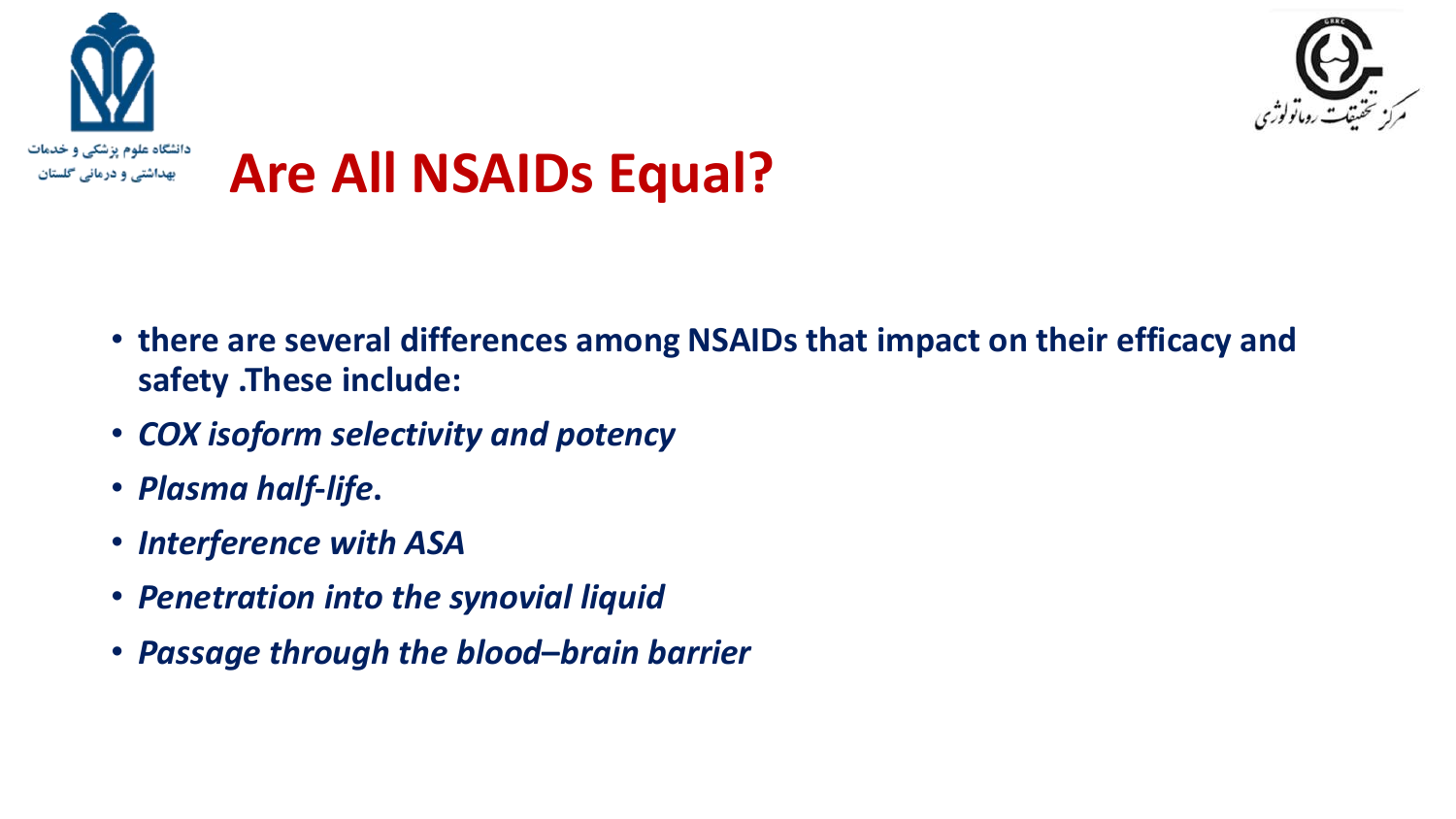



### **Factors Influencing the Individual Response to NSAIDs**

- **Genetic variations**
- **The microbiota**
- **The possibility of phenotyping OA**
- **Gender**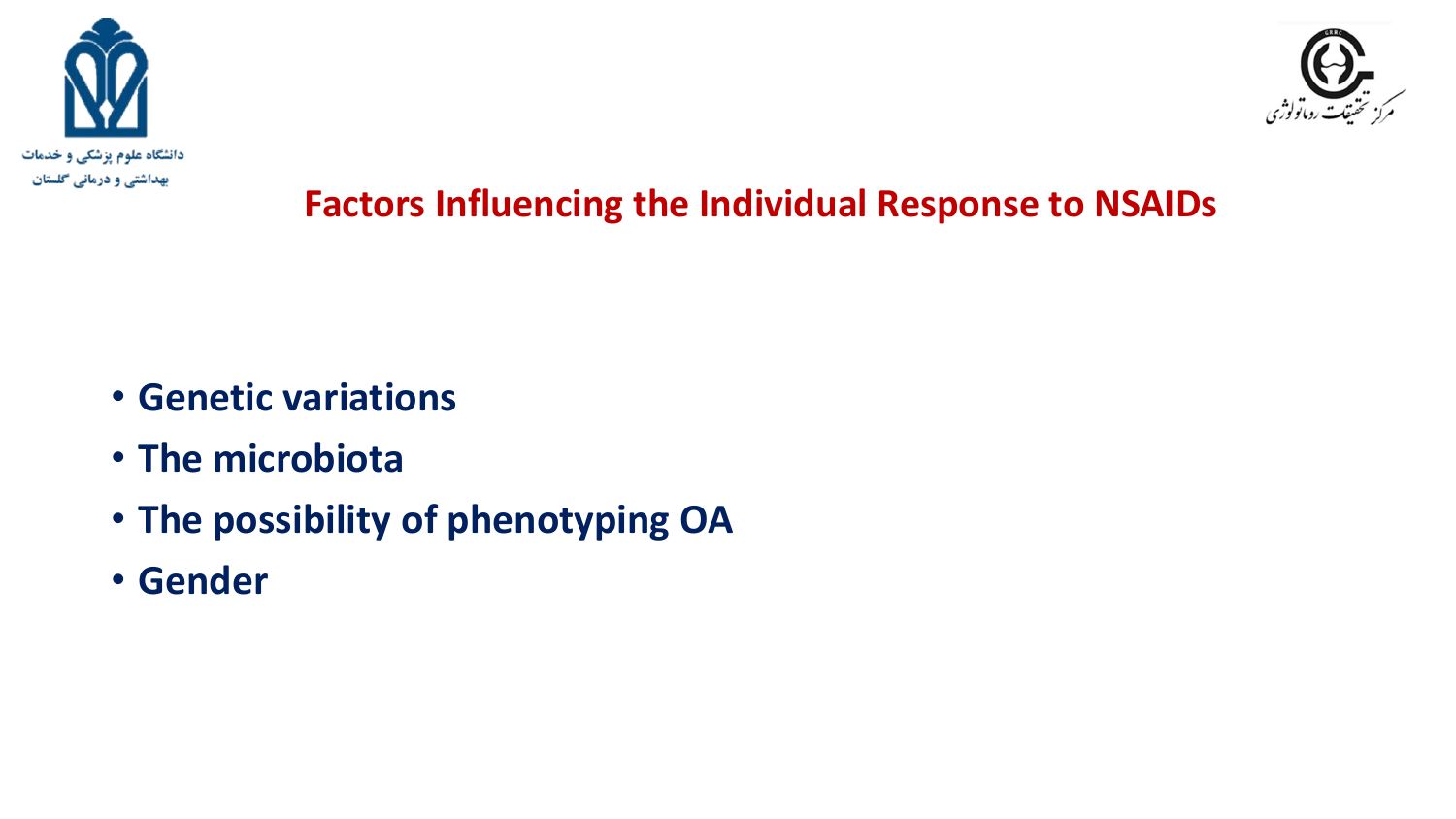



### **By When Should We Expect the Response to NSAID treatment?**

• **Usually, the maximum peak plasma concentration is reached within 2–3 h of administration, but the efficacy also depends on other factors.**

• **The analgesic effect occurs within about 1 week and the full anti-inflammatory effect is often achieved in 3 weeks.**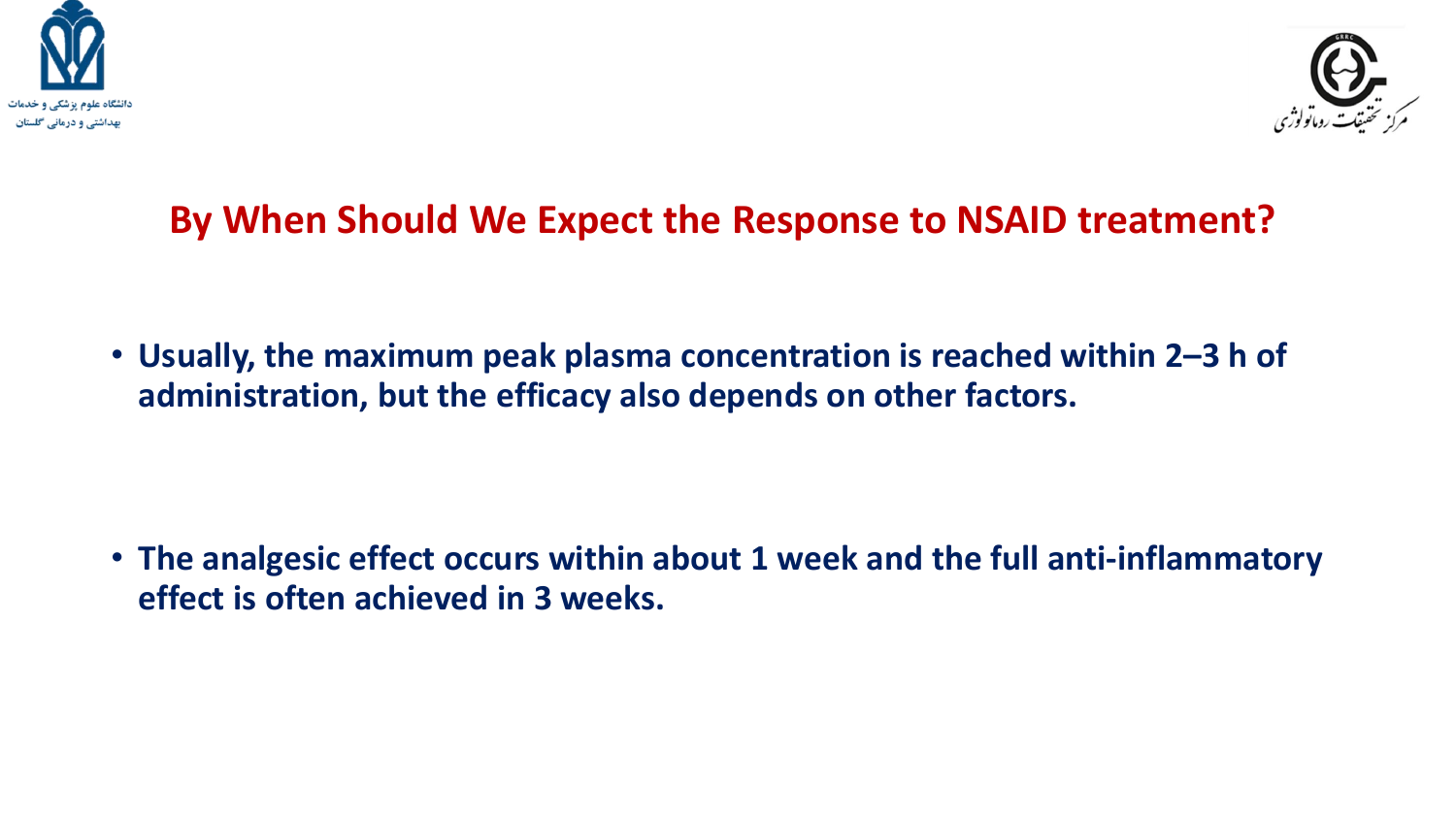



# **What is the Adequate Duration of NSAID Therapy?**

- **NSAIDs should be used for the shortest duration possible and at the lowest dose that guarantees both inflammation reduction and physical function improvement**
- **If at the end of the 3-week period no result has occurred, a switch to another agent should be attempted**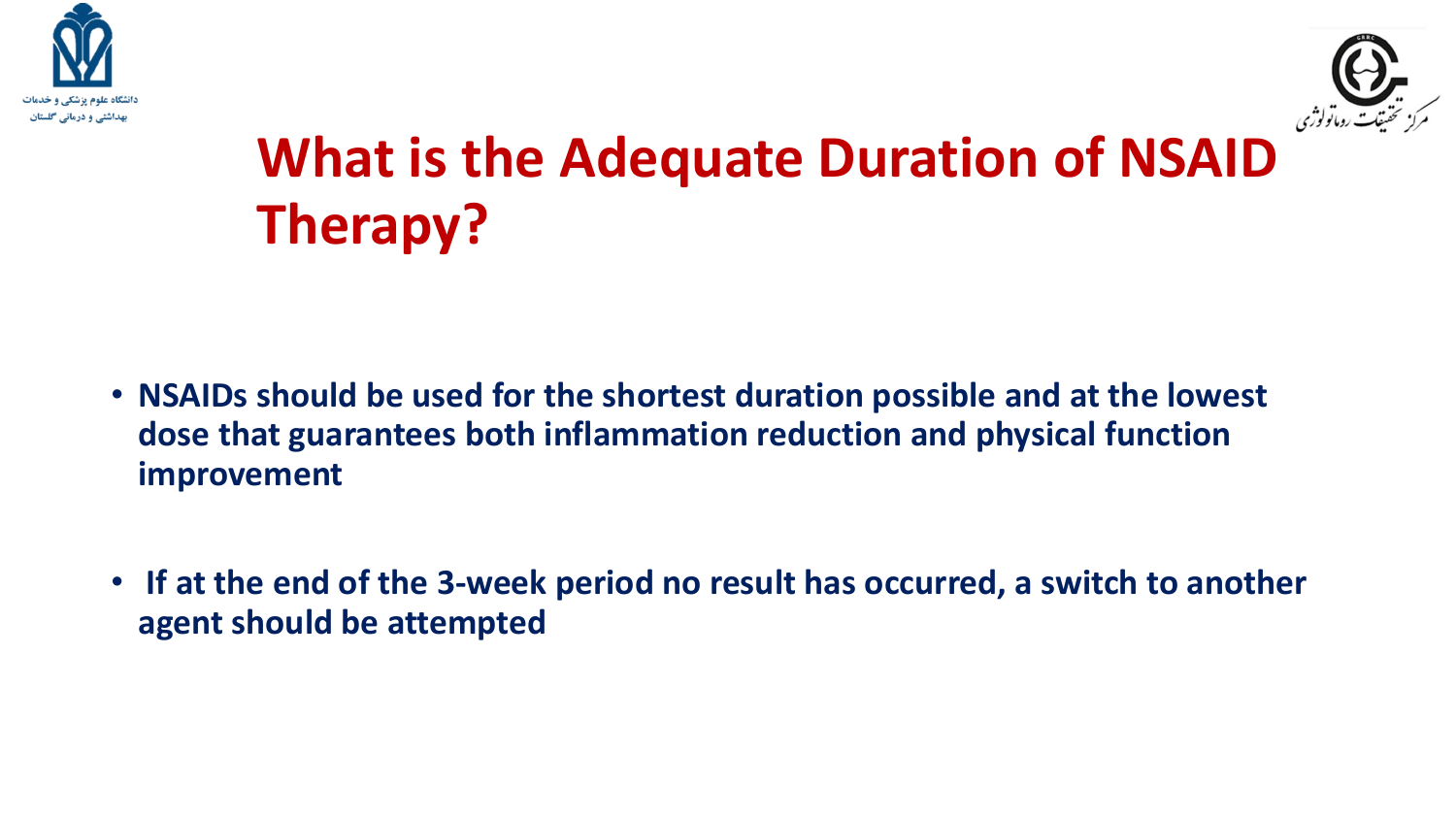



### **Monotherapy or Combination Therapy?**

- **It is possible to combine NSAIDs with central analgesics, such as paracetamol and opioids**
- **the combination of NSAIDs with steroids should be avoided**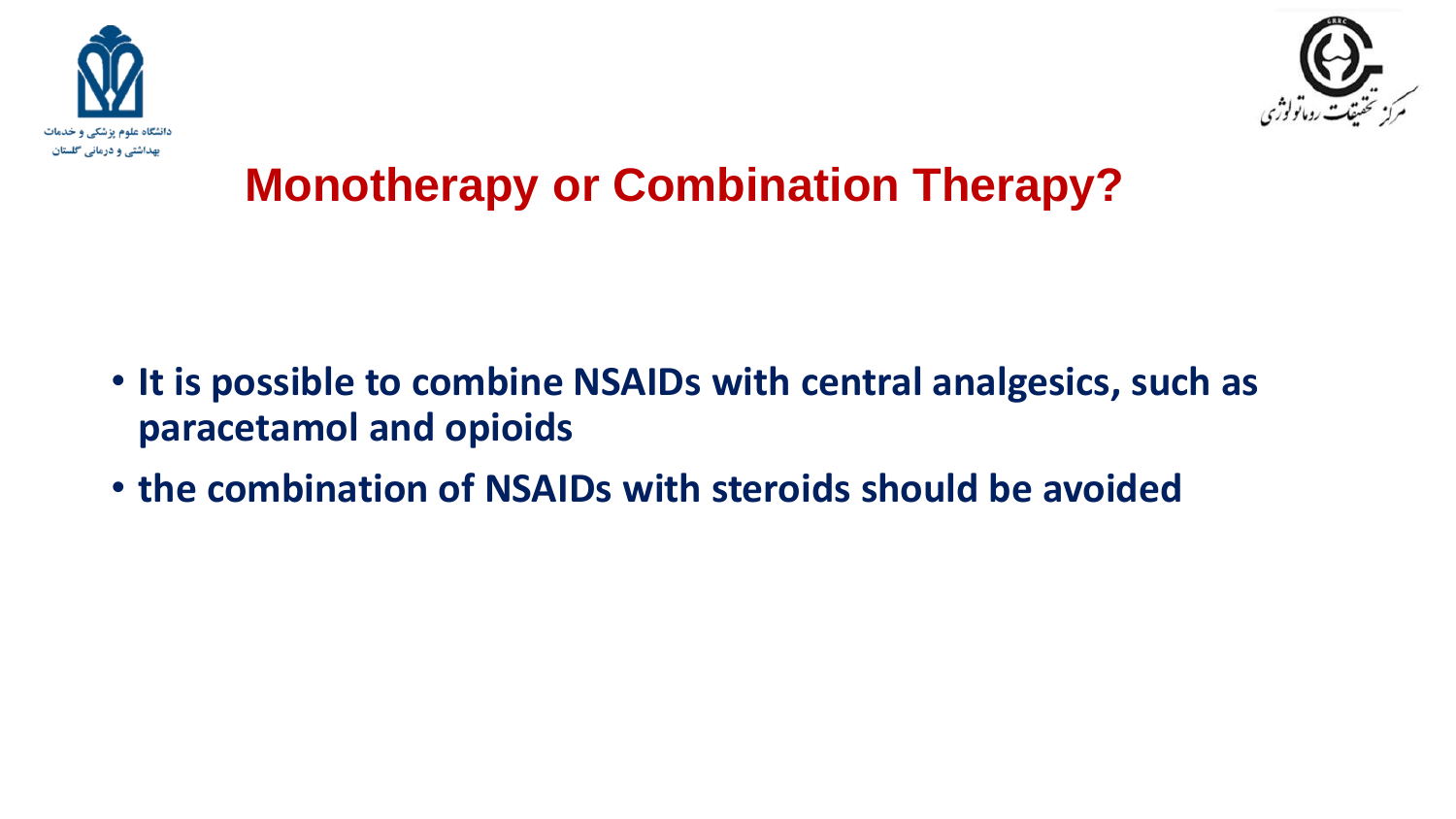



- **Coxibs, diclofenac and ibuprofen displayed a similar relative risk for CV events (range 1.37–2.49), whereas naproxen did not seem to increase it**
- **coxibs, diclofenac and ibuprofen also displayed a comparable annual absolute risk for major vascular events**
- **subsequent network meta-analysis found no difference in the risk of major CV events with diclofenac, ibuprofen, naproxen, celecoxib and etoricoxib for the treatment of pain in patients with OA or RA**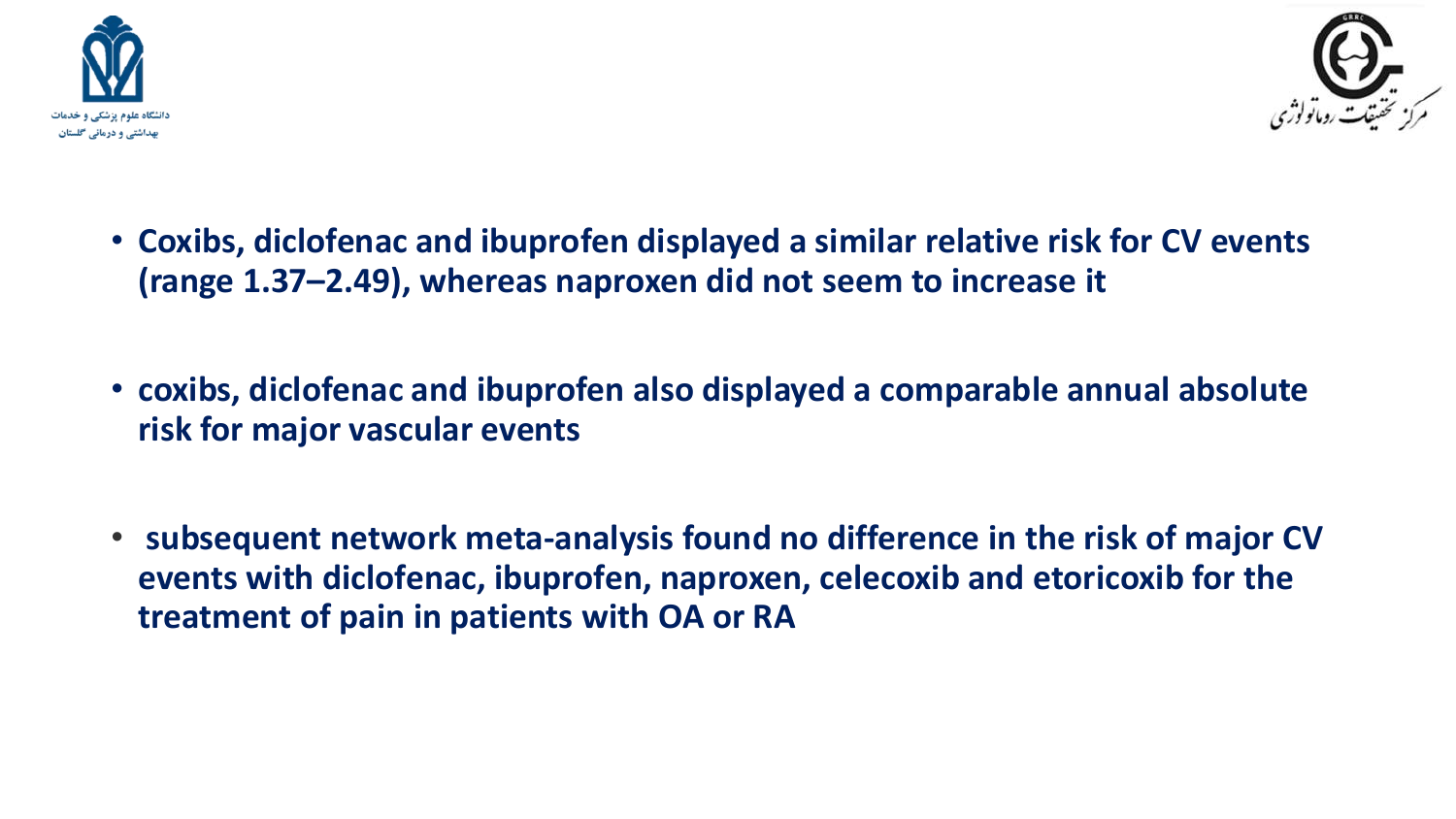



- **A recent meta-analysis of individual patient data in real-world settings has shown that all traditional NSAIDs are associated with an increased risk of AMI, similar to that reported with celecoxib therapy. Using a high daily dose (celecoxib > 200 mg, diclofenac > 100 mg, ibuprofen > 1200 mg, naproxen > 750 mg) for 8–30 days was associated with the greatest risk, which did not increase further beyond the first 30 days.**
- • **Based on these findings, prescribers should consider weighing the risks and benefits of NSAIDs before selecting the treatment, particularly for higher doses.**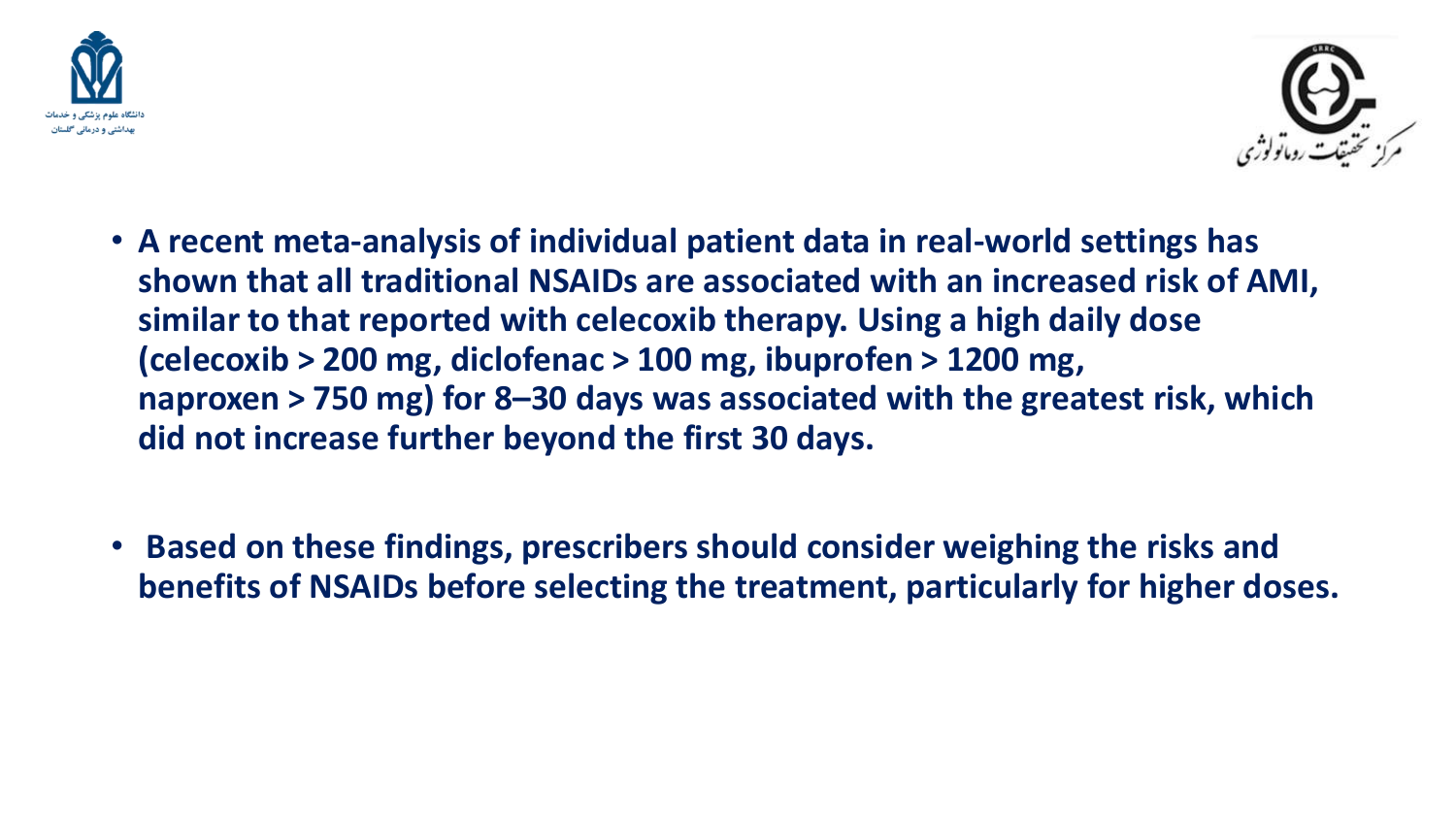



- **Finally, it must be pointed out that the concomitant administration of certain NSAIDs weakens the protective CV effects of ASA**
- **Co-administration of ibuprofen in patients with documented CVD on low-dose ASA therapy significantly increased the risk of all-cause and CV mortality (hazard ratio [HR] 1.93, 95% confidence interval [CI] 1.30–2.87; HR 1.73, 95% CI 1.05–2.84, respectively) compared to ASA alone**
- **No difference was observed when diclofenac or other NSAIDs were used with ASA versus ASA alone**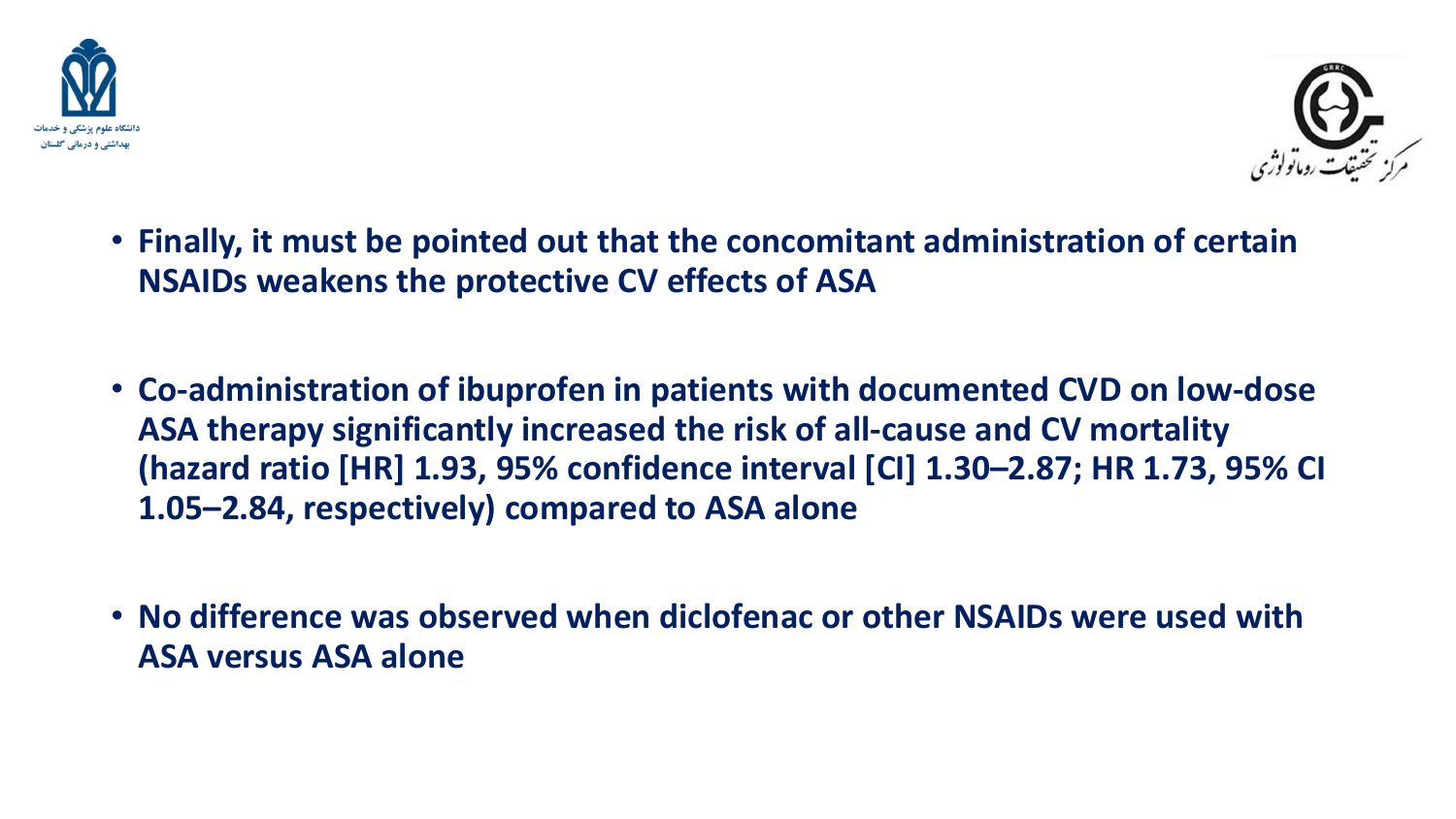

# **Practical Indications**



**1.Avoid the use of paracetamol in case of inflammatory pain.** 

- **2.NSAIDs should be used for the shortest duration and at the lowest dose that guarantees the effect on inflammation and improvement in physical function.**
- **3.Define therapy duration based on the patient profile and avoid the on-demand use of NSAIDs: in the case of inflammatory pain, therapy must be administered for at least 10 days to achieve analgesia and for 3 weeks to achieve the full antiinflammatory effect.**
- **4.It is possible to combine NSAIDs with central analgesics such as paracetamol and opioids.**
- **5.Avoid the combination of NSAIDs with steroids.**
- **6.Consider formulations relying on one or few administrations to improve adherence.**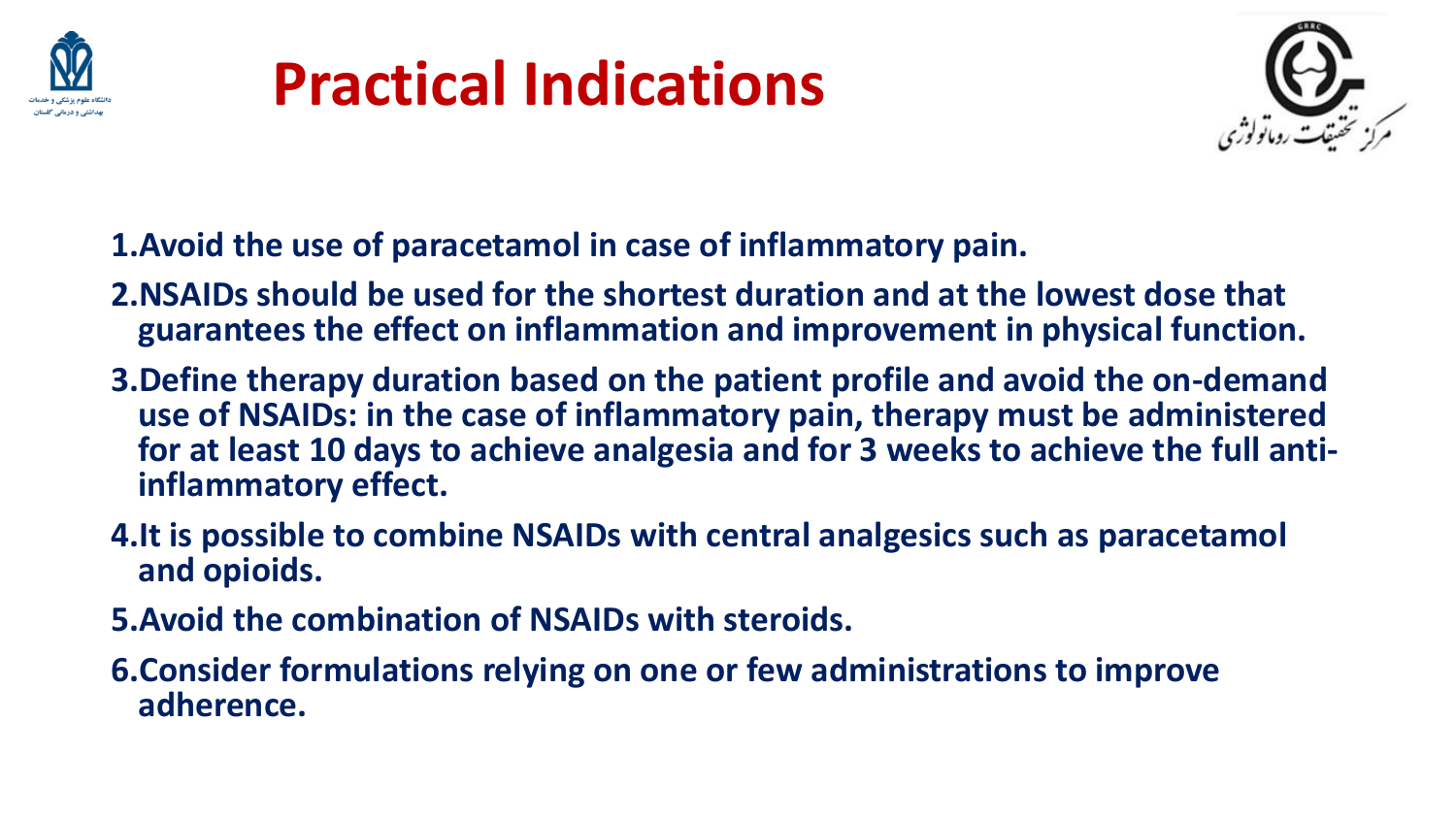Table 1 The main factors that increase the risk of cardiovascular, gastrointestinal and renal complications to be considered before starting a therapy with non-steroidal anti-inflammatory drugs in patients with osteoarthritis

Main risk factors for NSAID-associated AEs

| $\mathbf{C}\mathbf{V}$                                                      | GI                                                          | Renal                                                                |
|-----------------------------------------------------------------------------|-------------------------------------------------------------|----------------------------------------------------------------------|
| Age                                                                         | Past complicated ulcer                                      | Older age                                                            |
| Gender                                                                      | Multiple NSAIDs, including<br><b>ASA</b>                    | Risk of dehydration                                                  |
| <b>Smoking</b>                                                              | Concomitant anti-coagulants,<br>ticlopidine and clopidogrel | Frequent need for contrast media<br>radiologic diagnostic procedures |
| Comorbidities (e.g. hypertension, diabetes,<br>obesity, heart failure, CVD) | Past-uncomplicated ulcer                                    | Comorbidities<br>Atherosclerosis                                     |
| Concomitant therapies (e.g. diureties,                                      | $Age > 65$ years                                            | CVD (e.g. chronic heart failure)                                     |
| antibiotics, nephrotoxic drugs, low-dose ASA)                               |                                                             | Liver cirrhosis                                                      |
| Hospitalization                                                             | <b>Steroids</b>                                             | Chronic glomerular disease                                           |
| Lifestyle                                                                   |                                                             | Nephrotic syndrome                                                   |
| Use of OTC NSAIDs                                                           |                                                             | Diabetes                                                             |
| Hyperlipidemia                                                              |                                                             | <b>Hypertension</b>                                                  |
| Coronaropathy                                                               |                                                             | NSAID-related allergy                                                |
| Cerebrovascular disease                                                     |                                                             | Concomitant therapies                                                |
| Peripheral Vasculopathy                                                     |                                                             | <b>ACE-inhibitors</b>                                                |
| <b>COPD</b>                                                                 |                                                             | ANG II-receptor antagonists                                          |
| Concomitant antiaggregant therapy                                           |                                                             | High-dose diuretics                                                  |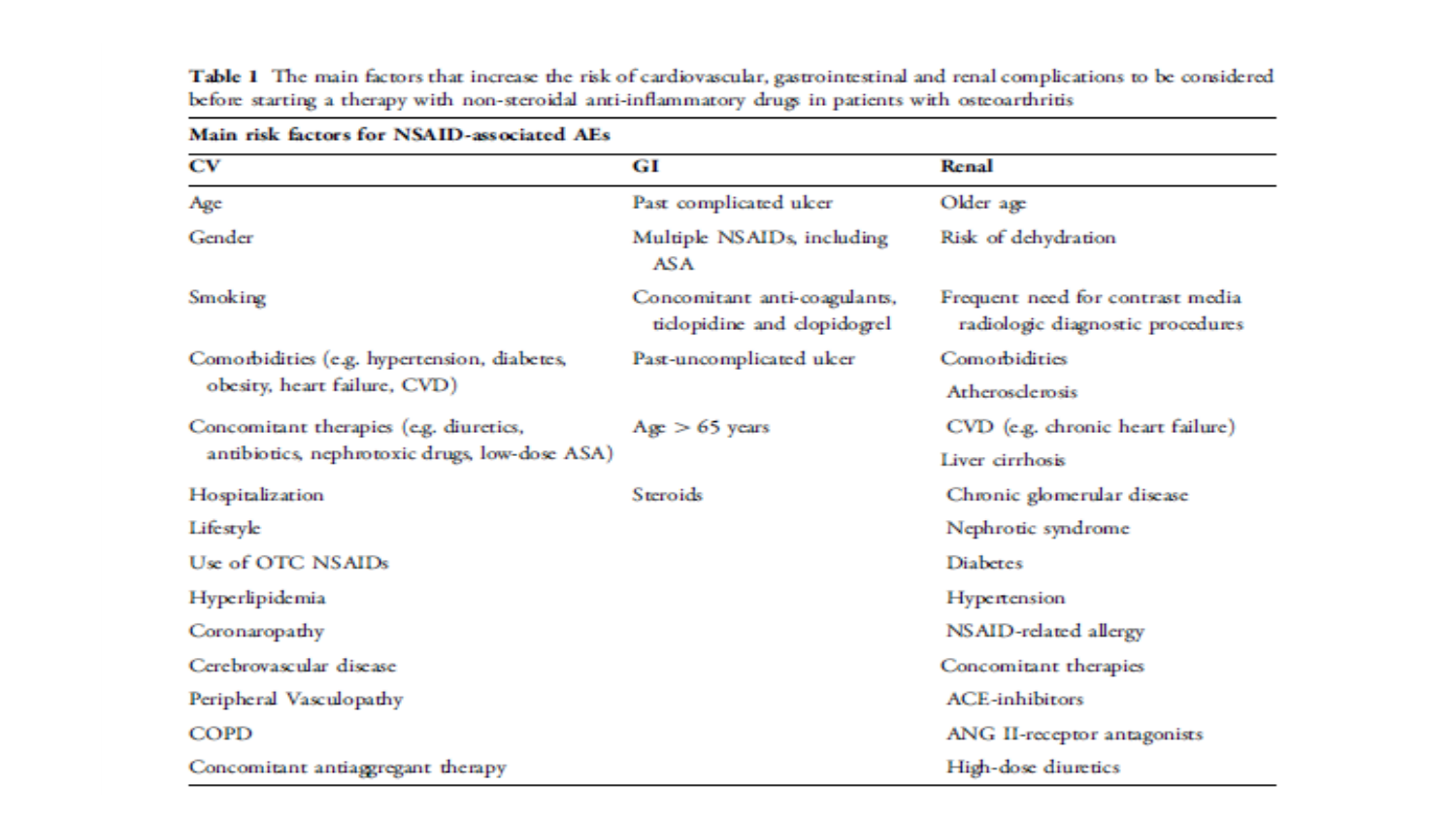#### **RESEARCH**



Check for updates

Effectiveness and safety of non-steroidal anti-inflammatory drugs and opioid treatment for knee and hip osteoarthritis: network meta-analysis

#### **WHAT IS ALREADY KNOWN ON THIS TOPIC**

Previous systematic reviews have reported on the effectiveness of non-steroidal anti-inflammatory drugs (NSAIDs) and opioids to treat osteoarthritis pain These reviews clustered drug doses or drug classes in their analyses

#### **WHAT THIS STUDY ADDS**

Etoricoxib 60 mg/day and diclofenac 150 mg/day seem to be the most effective oral NSAIDs for knee and hip osteoarthritis pain and physical function, but might not be appropriate in the presence of comorbidities or for long term use Topical diclofenac 70-81 mg/day could be effective and generally safer because of reduced systemic exposure and lower dose, and should be considered as first line pharmacological treatment for knee osteoarthritis The clinical benefit of opioid treatment, regardless of preparation or dose, does not outweigh the harm it might cause in patients with osteoarthritis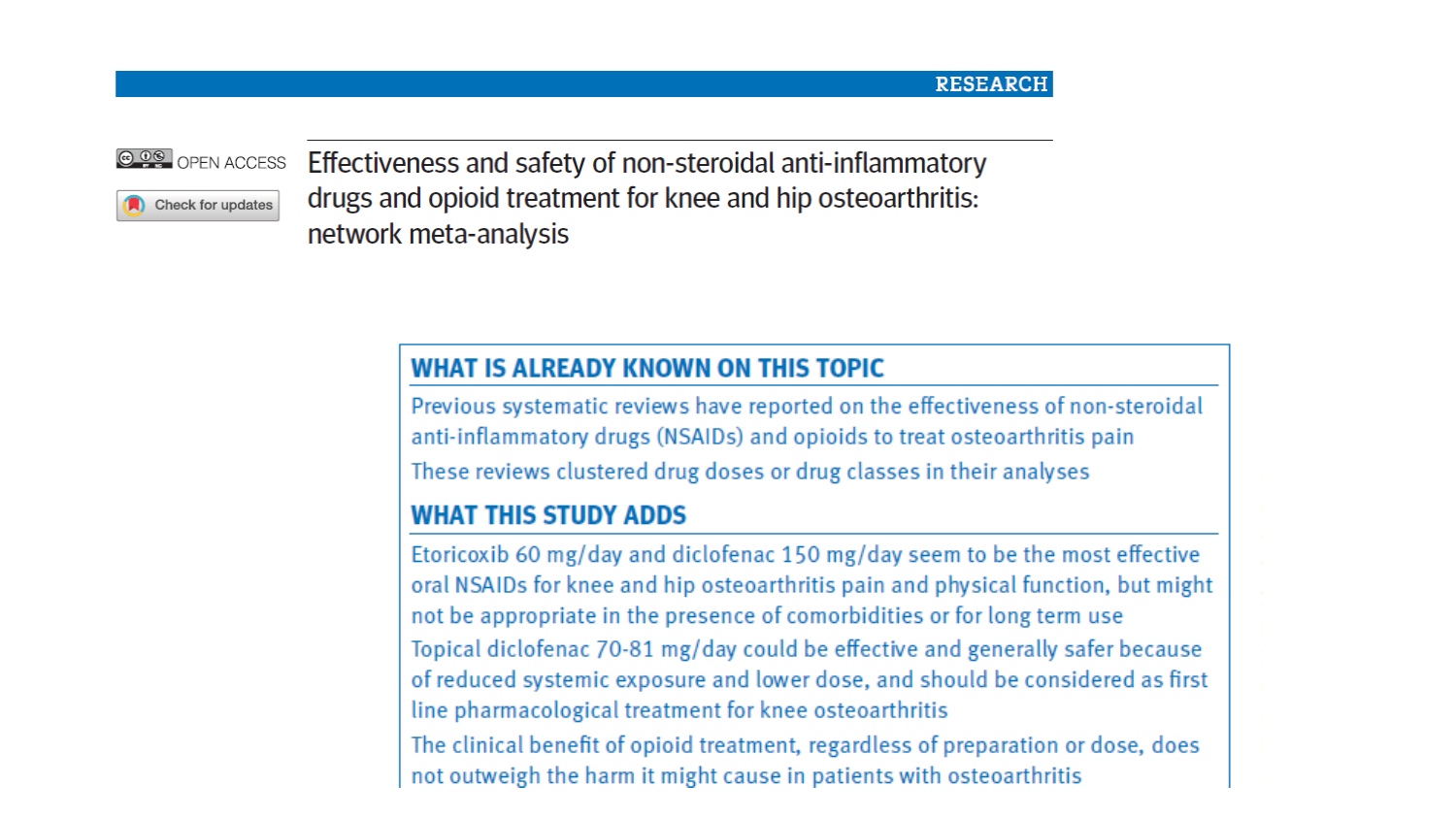



### Table 3. Strategies for reducing cardiovascular risk

If using aspirin, take aspirin dose  $\geq$  hours prior to NSAID dose<sup>3</sup>

Do not use NSAIDs within 3 to 6 months of an acute cardiovascular event or procedure

Carefully monitor and control blood pressure

Use low-dose, short half-life NSAIDs and avoid extended release formulations

Reprinted with permission from [1]. "Especially ibuprofen and does not include celecoxib.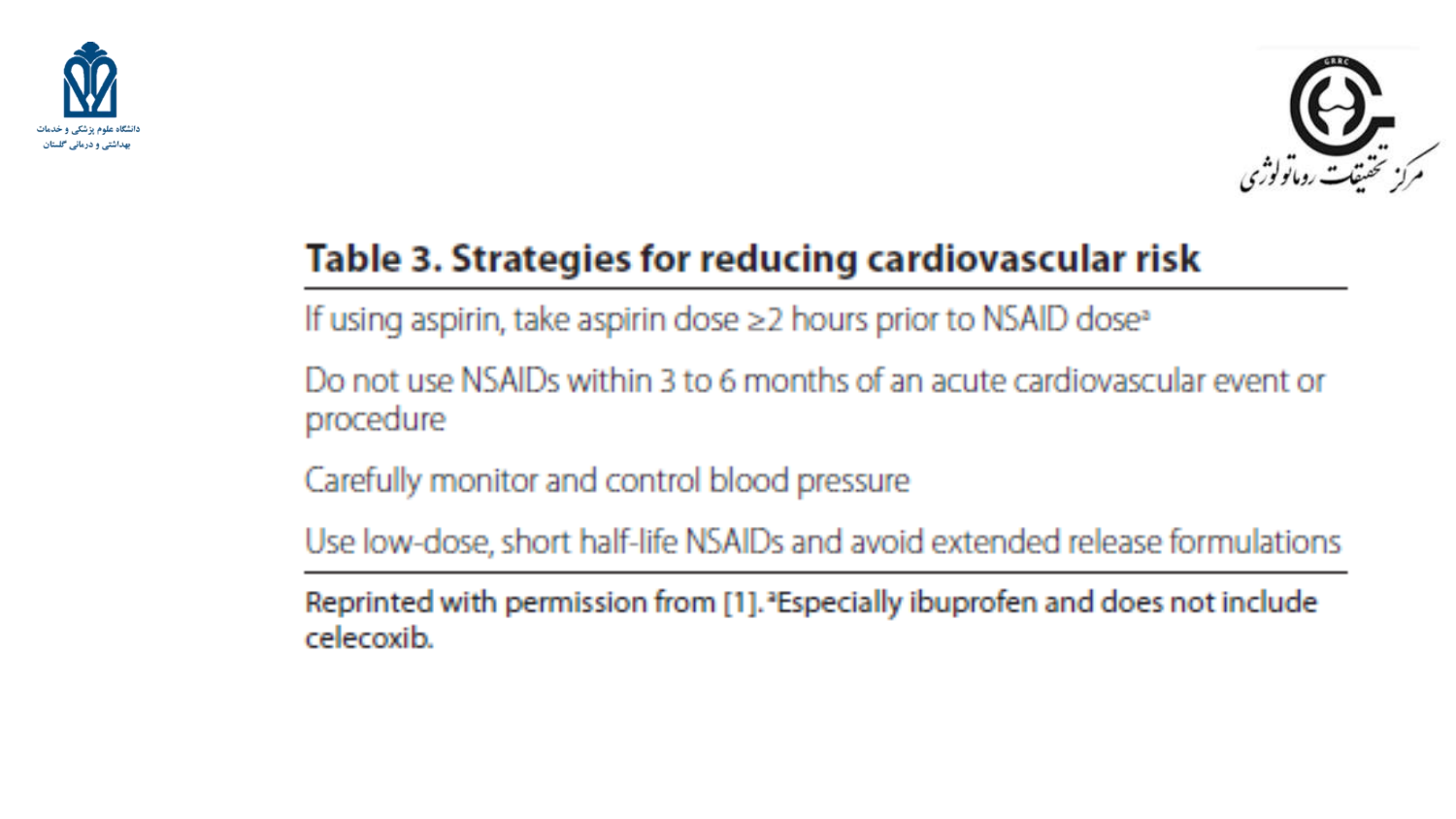#### $\hat{\mathbf{A}}$  (  $\bullet$  Non-steroidal anti-inflammatory drug use and outcomes of COVID-19 in the ISARIC Clinical Characterisation Protocol UK cohort: a matched, prospective cohort study

 $Q_{\mathbf{a}}$ Thomas M Drake, Cameron J Fairfield, Riinu Pius, Stephen R Knight, Lisa Norman, Michelle Girvan, Hayley E Hardwick, Annemarie B Docherty, .<br>Punn SThwaites: Peter | M Onenshaw | Kenneth Raillie: Fwen M Harrison\*. Malcolm G Semale\*. for the ISΔDICAC Investigatorst

Results Between Jan 17 and Aug 10, 2020, we enrolled 78674 patients across 255 health-care facilities in England, Scotland, and Wales, 72179 patients had death outcomes available for matching;  $40406$  (56 $\cdot$ 2%) of 71915 were men, 31509 (43.8%) were women. In this cohort, 4211 (5.8%) patients were recorded as taking systemic NSAIDs before admission to hospital. Following propensity score matching, balanced groups of NSAIDs users and NSAIDs non-users were obtained (4205 patients in each group). At hospital admission, we observed no significant differences in severity between exposure groups. After adjusting for explanatory variables, NSAID use was not associated with worse in-hospital mortality (matched OR  $0.95$ , 95% CI  $0.84-1.07$ ; p=0.35), critical care admission  $(1.01, 0.87-1.17$ ; p=0.89), requirement for invasive ventilation (0.96, 0.80-1.17;  $p=0.69$ ), requirement for non-invasive ventilation (1.12, 0.96-1.32;  $p=0.14$ ), requirement for oxygen (1.00, 0.89-1.12; p=0.97), or occurrence of acute kidney injury (1.08, 0.92-1.26; p=0.33).

Interpretation NSAID use is not associated with higher mortality or increased severity of COVID-19. Policy makers should consider reviewing issued advice around NSAID prescribing and COVID-19 severity.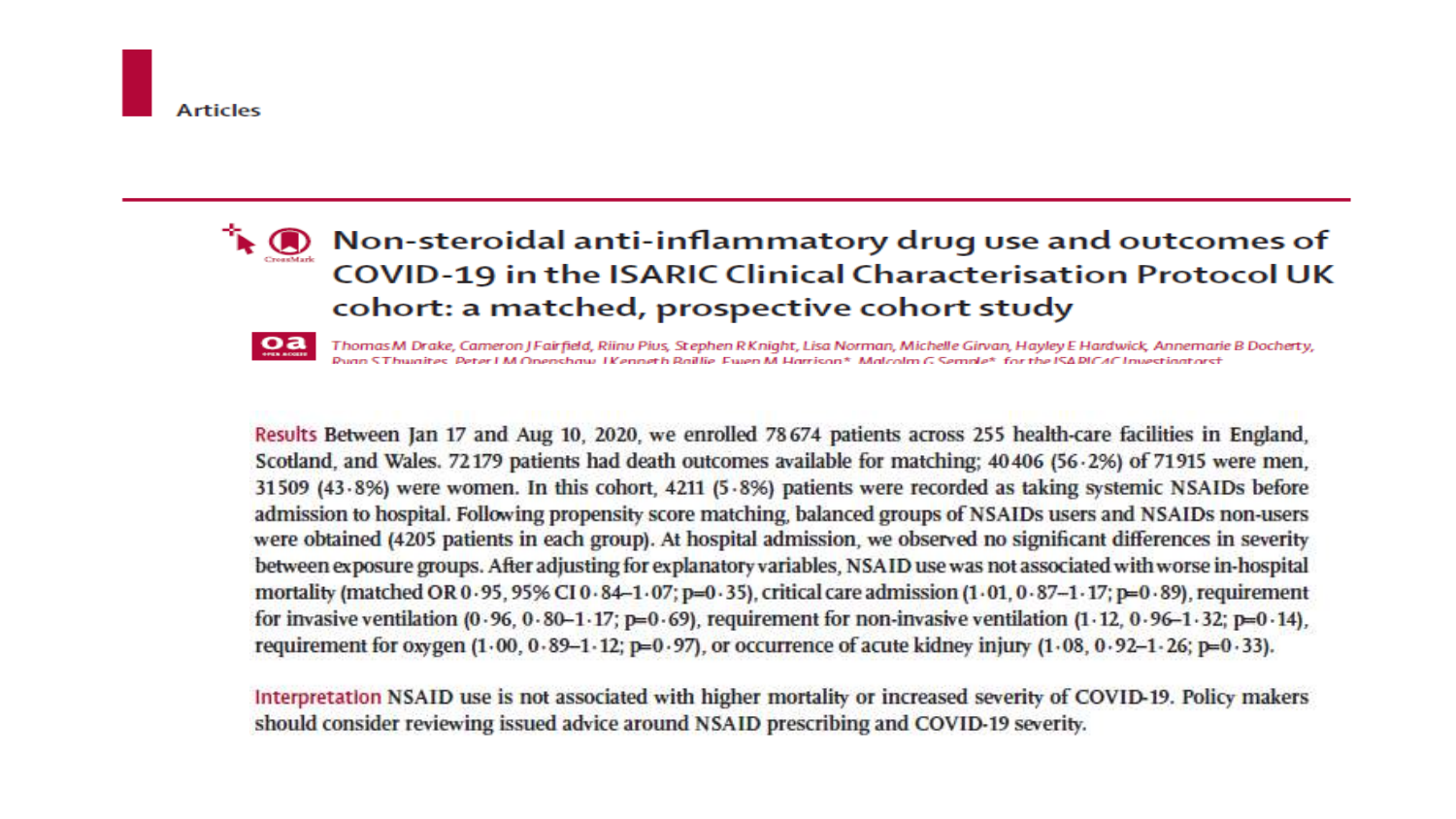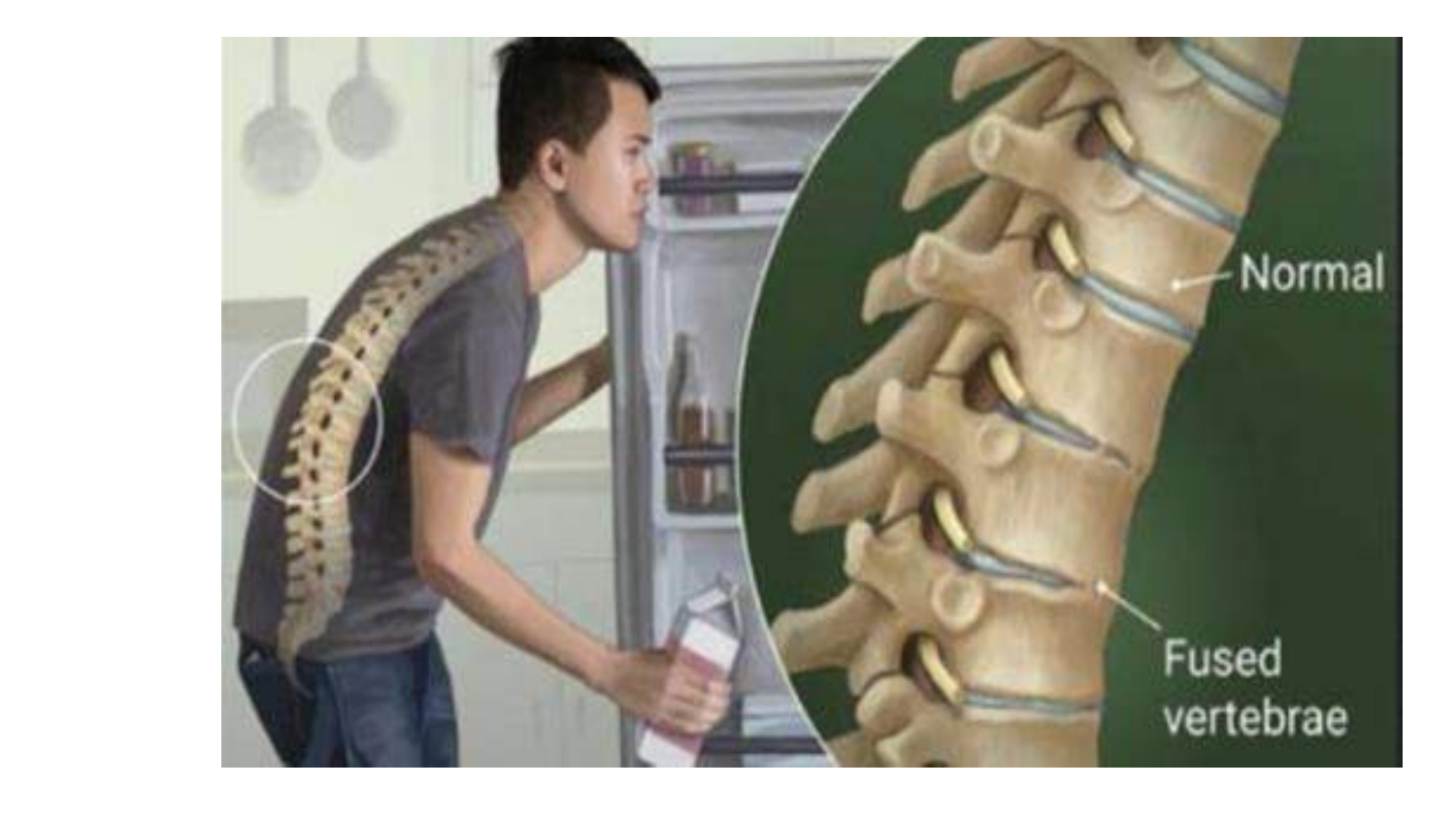



**Comparative efficacy of non-steroidal** anti-inflammatory drugs in ankylosing<br>spondylitis: a Bayesian network meta-analysis of clinical trials



Runsheng Wang, Abhijit Dasgupta and Michael M Ward

Ann Rheum Dis published online August 6, 2015

• **Etoricoxib was more effective in reducing pain in AS than some other NSAIDs, but there was otherwise insufficient evidence to conclude that any particular NSAID was more effective in the treatment of AS.**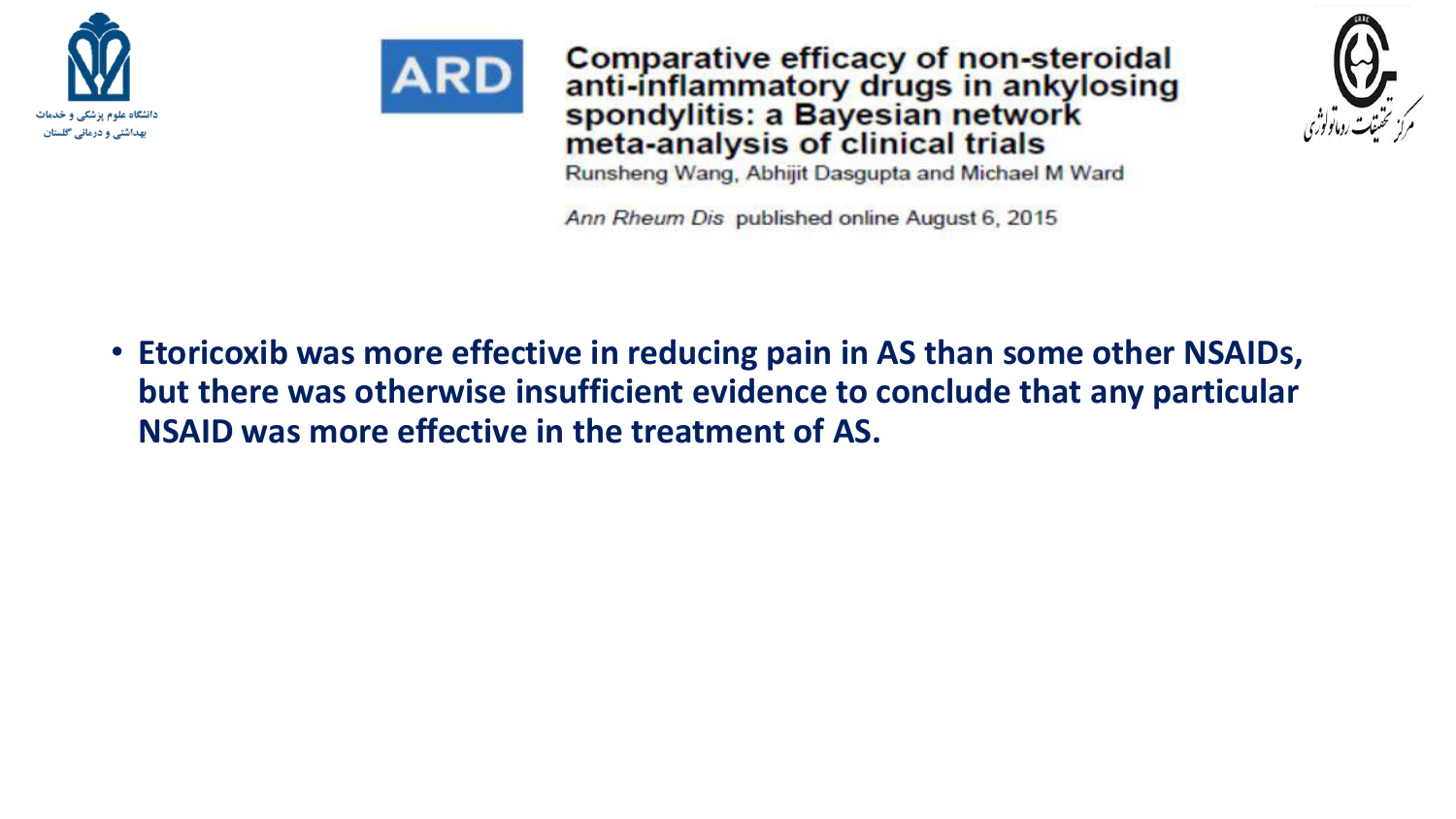

**Cochrane Database of Systematic Reviews** 

Non-steroidal anti-inflammatory drugs (NSAIDs) for axial spondyloarthritis (ankylosing spondylitis and nonradiographic axial spondyloarthritis) (Review)

• **High to moderate quality evidence indicates that both traditional and COX‐2 NSAIDs are efficacious for treating axSpA, and moderate to low quality evidence indicates harms may not differ from placebo in the short term. Various NSAIDs are equally effective. Continuous NSAID use may reduce radiographic spinal progression, but this requires confirmation**.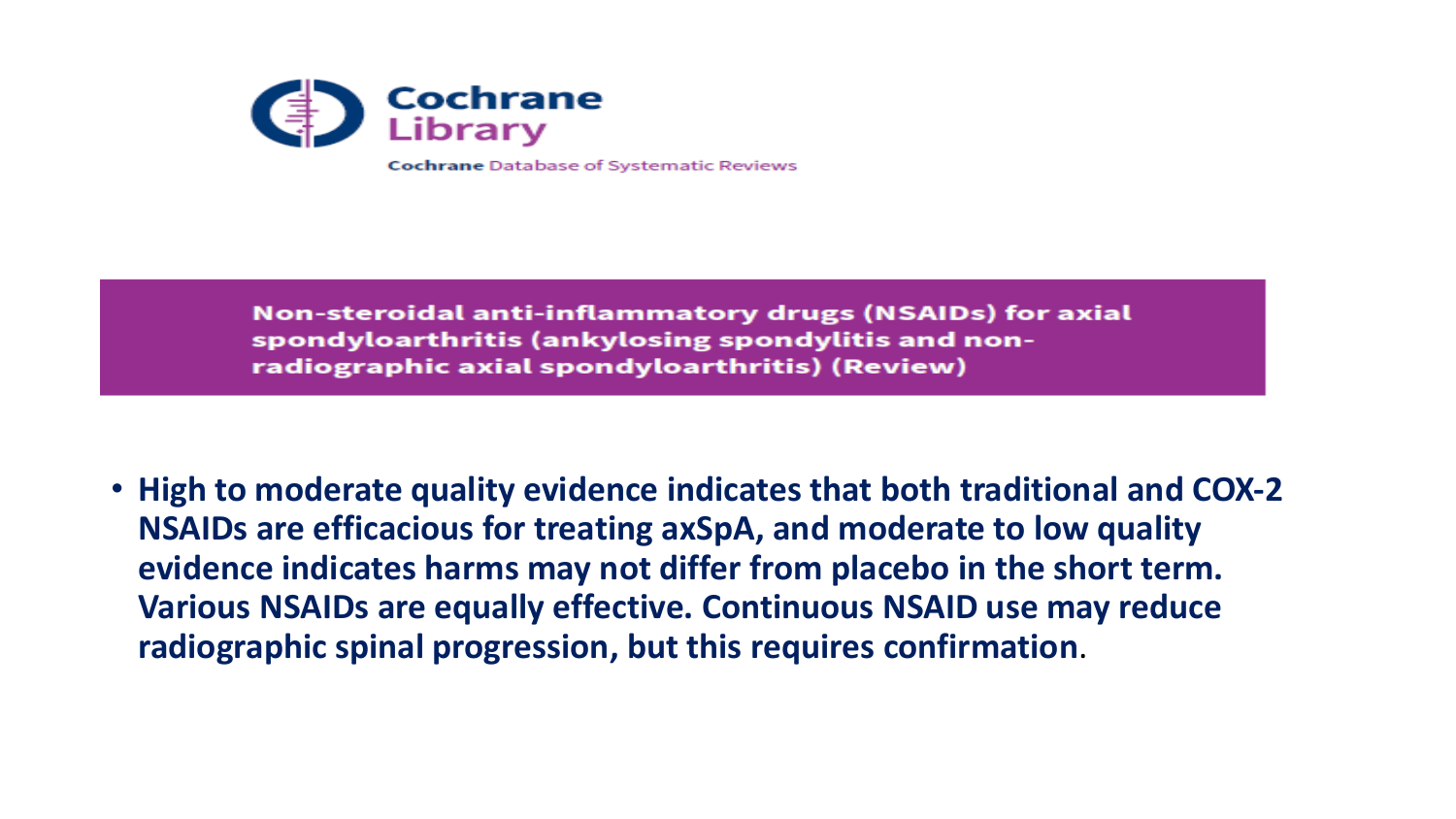DOI: 10.1111/apt.14606



 $WILEY$  AP<sub>&</sub>T Alimentary Pharmacology & Therapeutics

Systematic review with meta-analysis: association between acetaminophen and nonsteroidal anti-inflammatory drugs (NSAIDs) and risk of Crohn's disease and ulcerative colitis exacerbation

• Contrary to generally accepted belief, we did not find a consistent association between NSAIDs use and risk of CD and UC exacerbation. There was also no consistent evidence for association with acetaminophen although further studies are needed.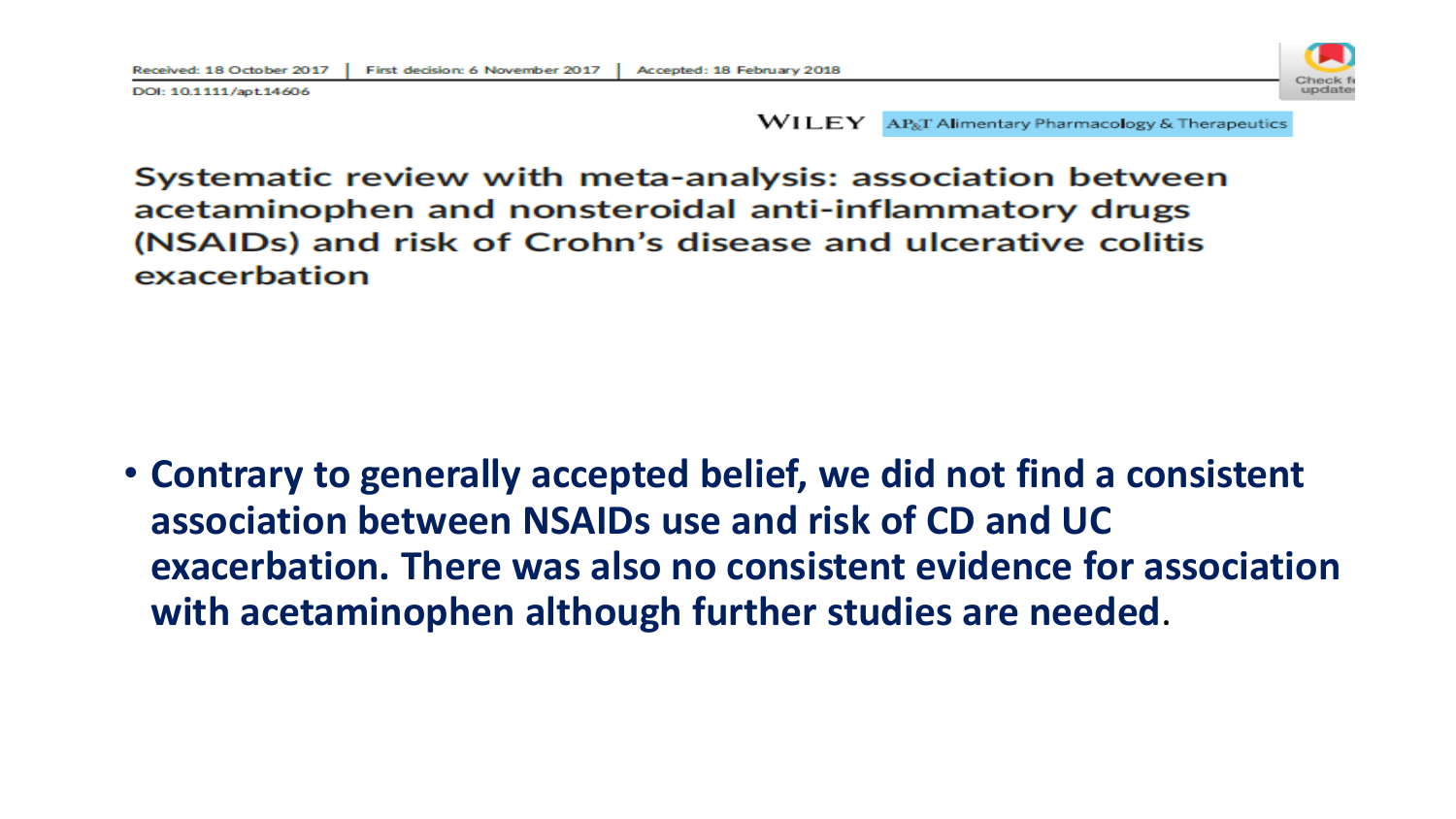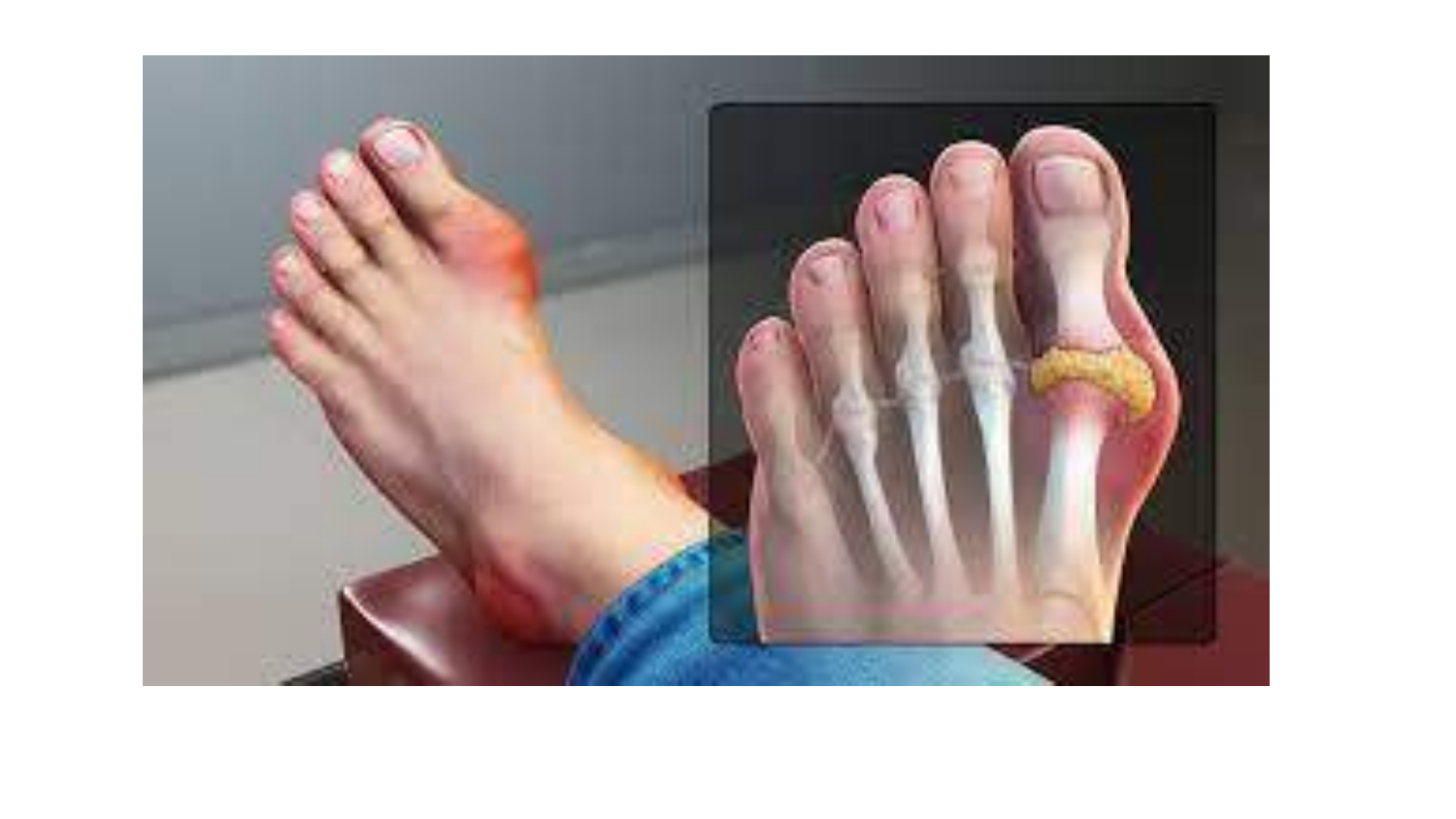**CRYSTAL ARTHRITIS (M PILLINGER & M TOPROVER, SECTION EDITORS)** 



Something Old, Something New: the ACR Gout Treatment Guideline and Its Evolution from 2012 to 2020

**The 2020 guideline strongly recommends colchicine, NSAIDs, or glucocorticoids (oral, intra-articular, or intramuscular) over IL-1 inhibitors or adrenocorticotropic hormone (ACTH) for initial management gout flares**

### **Differences in the Approach to Inflammatory Prophylaxis:**

**The 2012 guidelines offered a very specific prescription for continuing antiinflammatory prophylaxis, with multiple contingencies resulting in a minimum treatment period of 6 months. In contrast, in the 2020 guideline, it is strongly recommended that prophylaxis should continue for a minimum of 3 to 6 months with continual evaluations. If the patient continues to experience gout flares, it is recommended to continue the prophylaxis**.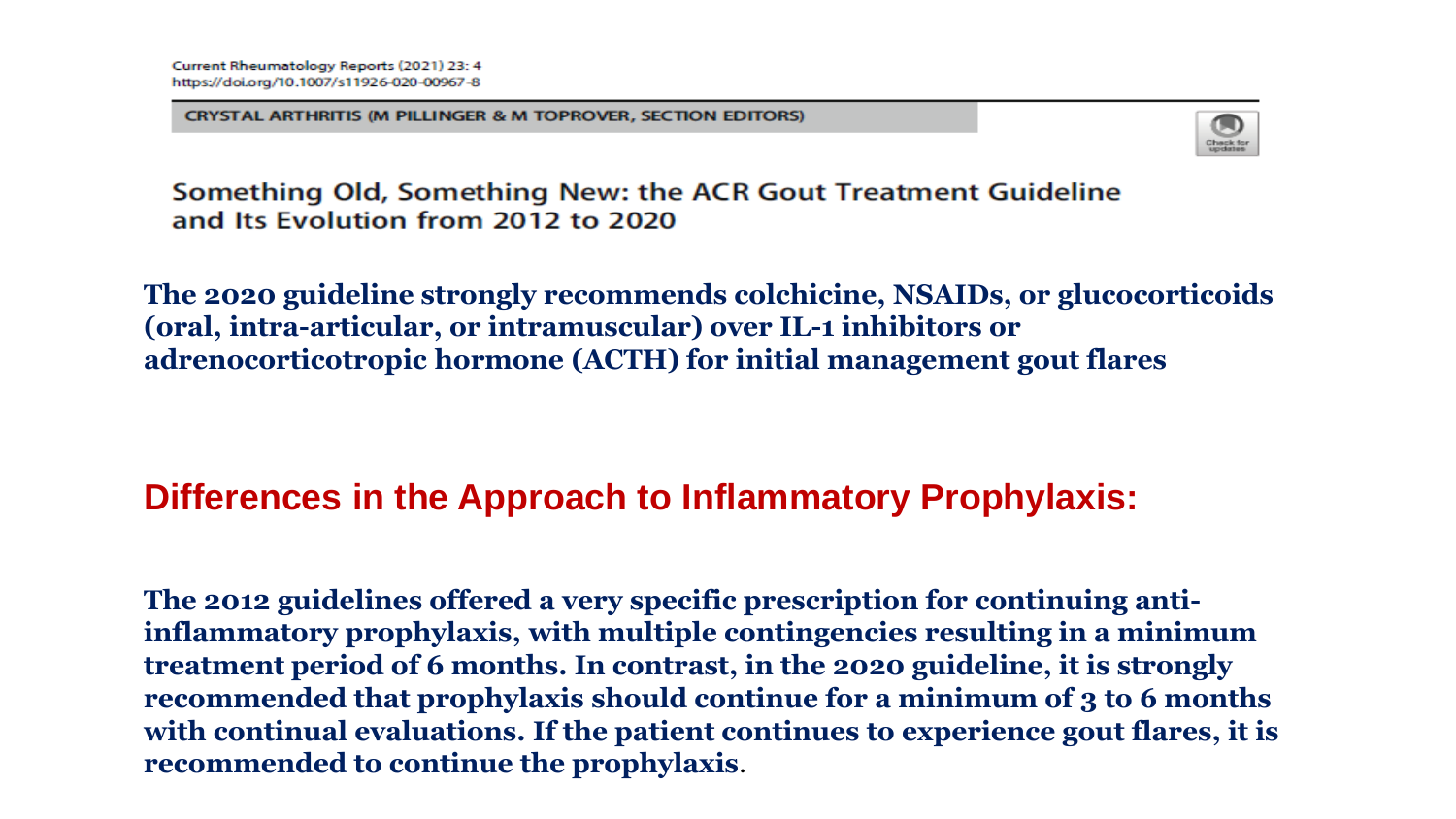

@ MAYO FOUNDATION FOR MEDICAL EDUCATION AND RESEARCH, ALL RIGHTS RESERVED.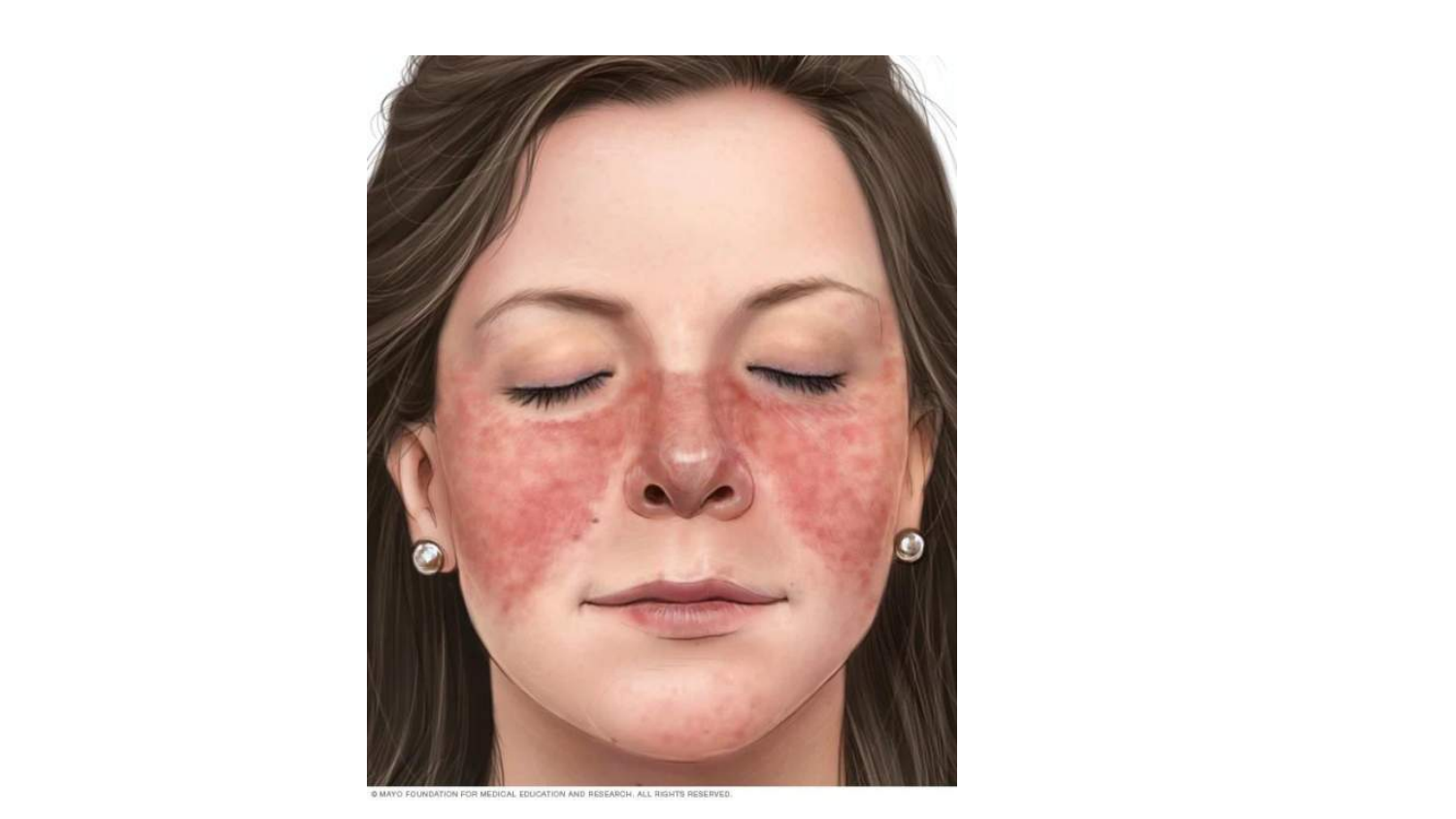**REVIEW** 

#### Nonsteroidal anti-inflammatory drugs in systemic lupus erythematosus

| Side effects                  | Key points                                                                                                                            | Recommendations                                                                                                         |
|-------------------------------|---------------------------------------------------------------------------------------------------------------------------------------|-------------------------------------------------------------------------------------------------------------------------|
| Gastrointestinal side effects | GI involvement is frequent in<br>SLE, complications may be masked by concomitant<br>corticosteroids.                                  | Consider prescription of Cox-2 selective inhibitors                                                                     |
| Renal side effects            | Decrease in kidney function.<br>Water and electrolyte disturbances.<br>Beneficial effect of NSAID in nephrotic syndrome               | Monitor fluid state, body weight, blood pressure, creatinine,<br>sodium and potassium                                   |
| Cutaneous side effects        | Allergic and skin reactions are increased in SLE patients.                                                                            | Caution with NSAID prone to induce phototoxic reactions<br>in SSA/B positive patients                                   |
| Hepatic side effects          | Hepatotoxicity is a frequent side effect of high dose aspirin,<br>sulindac and diclofenac.                                            | Monitoring of transaminases at regular intervals during the<br>first 6 months of NSAID therapy                          |
| CNS side effects              | A variety of CNS reactions to NSAID are mild. Aseptic<br>meningitis, though rare, is most frequently seen<br>with ibuprofen           | Awareness of the possibility of NSAID induced CNS<br>symptoms. Discontinuation of NSAID at unexplained<br>CNS symptoms. |
| Effects on reproduction       | Inhibition of ovulation by NSAID may occur.<br>Risk of fetal renal and cardiac side effects at exposure to<br>NSAID in late gestation | Stop NSAID if unexplained infertility.<br>Discontinue NSAID at gestational week 32.                                     |

Table 1 Practice points for the prescription of NSAID in SLE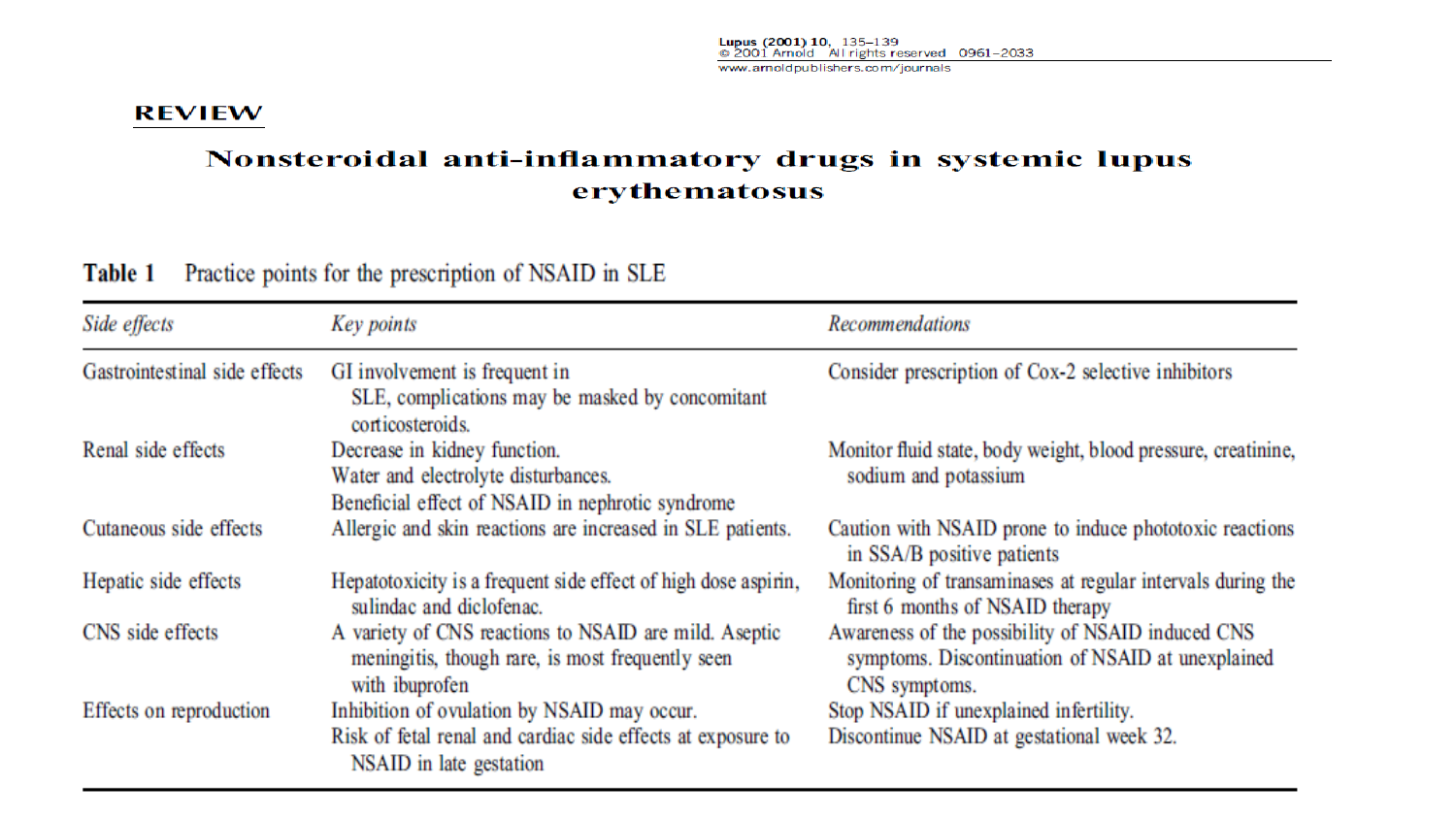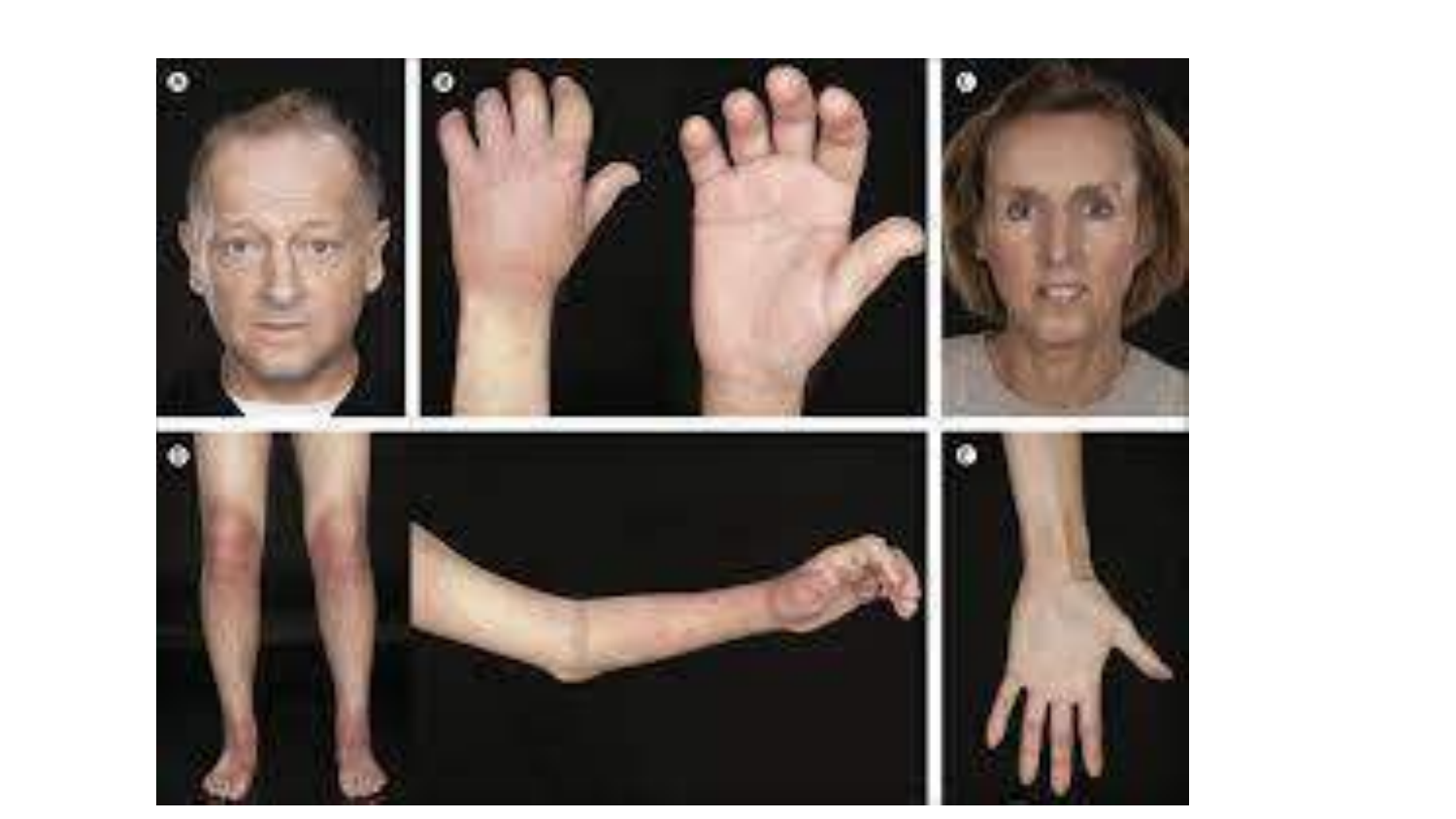

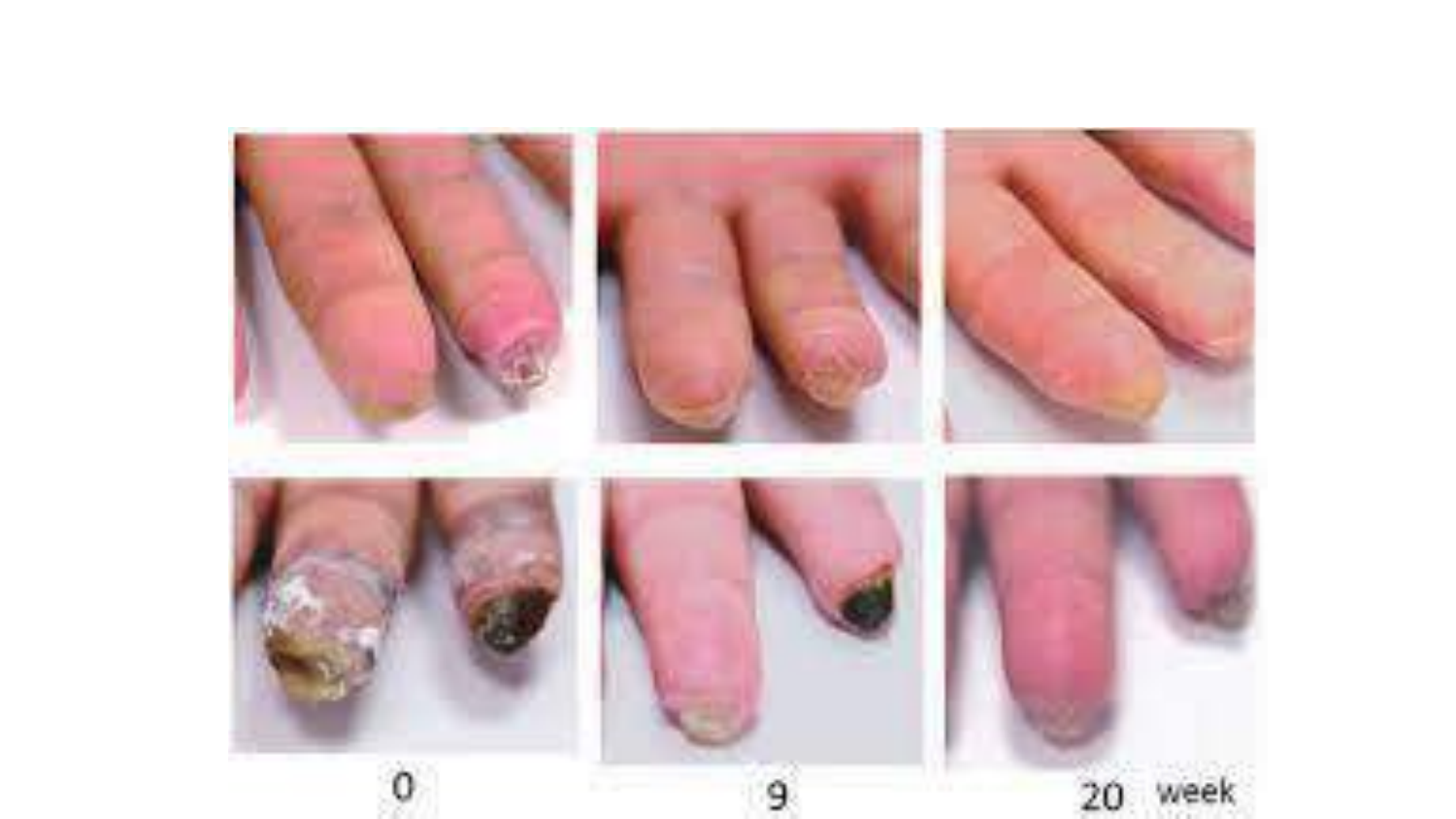

Gardon et al. BMC Nephrology (2019) 20:279 https://doi.org/10.1186/s12882-019-1467-y

**BMC Nephrology** 

**RESEARCH ARTICLE** 

**Open Access** 

Check for updates.



• While NSAID use was common in SSc there was no association with future development of SRC.